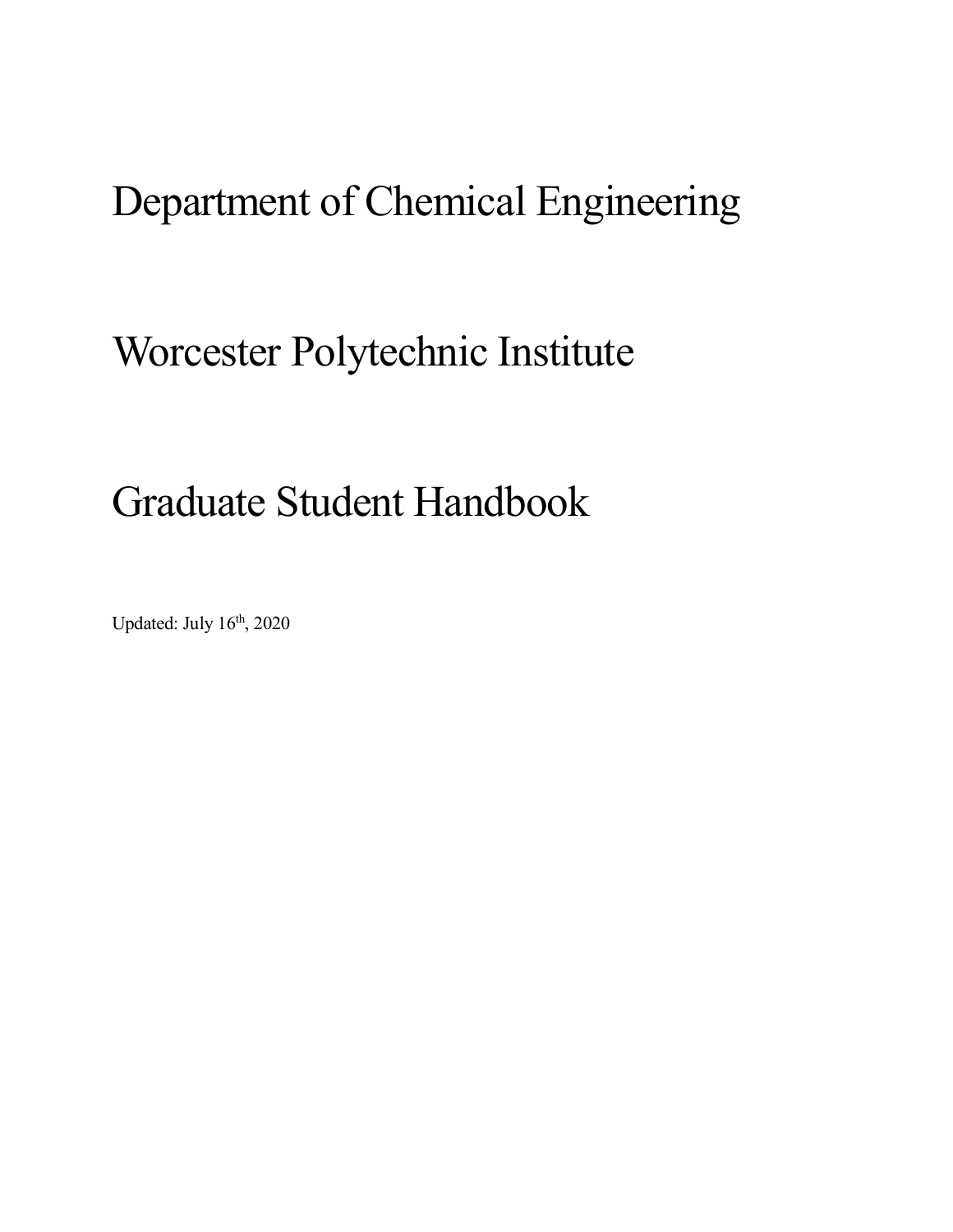### **Table of Contents**

| 1.   |             |                                                                               |  |
|------|-------------|-------------------------------------------------------------------------------|--|
| 1.1. |             |                                                                               |  |
| 1.2. |             |                                                                               |  |
|      | 1.2.1.      |                                                                               |  |
|      | 1.2.2.      |                                                                               |  |
|      | 1.2.3.      |                                                                               |  |
|      | 1.2.4.      |                                                                               |  |
|      | 1.2.5.      |                                                                               |  |
|      | 1.2.6.      |                                                                               |  |
|      | 1.2.7.      |                                                                               |  |
| 1.3. |             |                                                                               |  |
| 2.   |             |                                                                               |  |
| 2.1. | Objectives. |                                                                               |  |
|      | 2.1.1.      |                                                                               |  |
|      |             |                                                                               |  |
|      | 2.1.2.      |                                                                               |  |
|      |             |                                                                               |  |
|      | 2.1.4.      |                                                                               |  |
|      | 2.1.5.      |                                                                               |  |
| 2.2. |             |                                                                               |  |
| 2.3. |             |                                                                               |  |
| 2.4. |             |                                                                               |  |
| 2.5. | Safety.     |                                                                               |  |
| 2.6. |             |                                                                               |  |
| 3.   |             | Master of Science in Chemical Engineering: Professional Engineering Option  8 |  |
| 3.1. |             |                                                                               |  |
|      |             |                                                                               |  |
|      |             |                                                                               |  |
| 3.2. |             |                                                                               |  |
| 3.3. |             |                                                                               |  |
| 3.4. |             |                                                                               |  |
| 3.5. |             |                                                                               |  |
|      |             |                                                                               |  |
| 4.   |             |                                                                               |  |
| 4.1. |             |                                                                               |  |
| 4.2. |             |                                                                               |  |
| 4.3. |             |                                                                               |  |
| 4.4. |             |                                                                               |  |
| 4.5. |             |                                                                               |  |
|      |             |                                                                               |  |
| 5.   |             |                                                                               |  |
| 5.1. |             |                                                                               |  |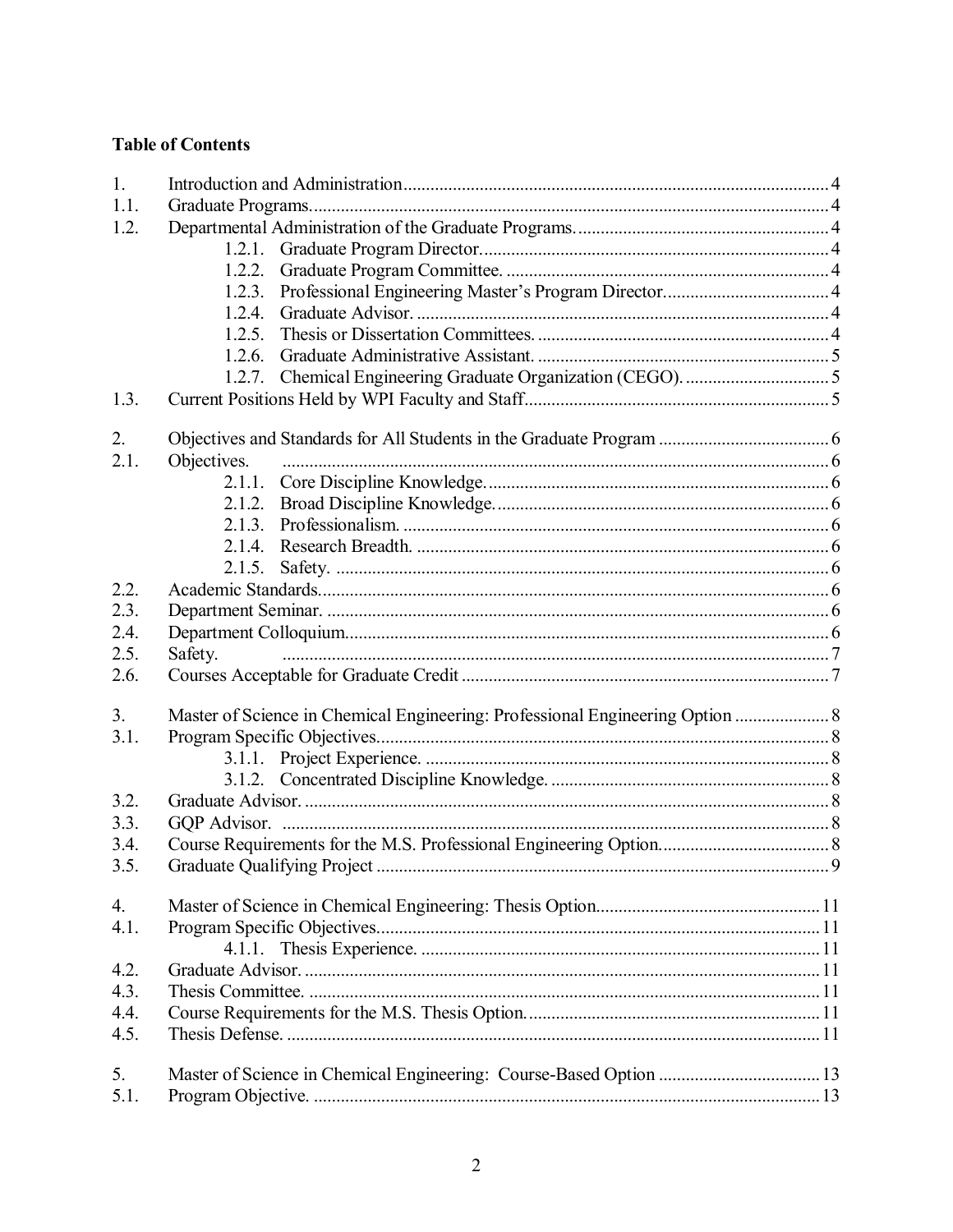| 5.2.  |                                                                                   |  |  |
|-------|-----------------------------------------------------------------------------------|--|--|
| 5.3.  |                                                                                   |  |  |
|       |                                                                                   |  |  |
| 6.    |                                                                                   |  |  |
| 6.1.  |                                                                                   |  |  |
| 6.2.  |                                                                                   |  |  |
| 6.3.  |                                                                                   |  |  |
| 7.    |                                                                                   |  |  |
| 7.1.  |                                                                                   |  |  |
|       |                                                                                   |  |  |
|       | 7.1.2.                                                                            |  |  |
|       | 7.1.3.                                                                            |  |  |
|       |                                                                                   |  |  |
| 7.2.  |                                                                                   |  |  |
| 7.3.  |                                                                                   |  |  |
| 7.4.  |                                                                                   |  |  |
| 7.5.  | Modifications to Course Requirements for Students with Prior Graduate Degrees  17 |  |  |
| 7.6.  |                                                                                   |  |  |
| 7.7.  |                                                                                   |  |  |
| 7.8.  |                                                                                   |  |  |
| 7.9.  |                                                                                   |  |  |
| 7.10. |                                                                                   |  |  |
| 7.11. |                                                                                   |  |  |
| 7.12. |                                                                                   |  |  |
| 7.13. |                                                                                   |  |  |
| 7.14. |                                                                                   |  |  |
|       |                                                                                   |  |  |
| 8.    |                                                                                   |  |  |
| 8.1.  |                                                                                   |  |  |
| 8.2.  |                                                                                   |  |  |
| 9.    |                                                                                   |  |  |
| 9.1.  | Support.                                                                          |  |  |
|       | 9.1.1.                                                                            |  |  |
|       | 9.1.2.                                                                            |  |  |
| 9.2.  |                                                                                   |  |  |
| 9.3.  |                                                                                   |  |  |
| 9.4.  |                                                                                   |  |  |
|       |                                                                                   |  |  |
|       |                                                                                   |  |  |
|       |                                                                                   |  |  |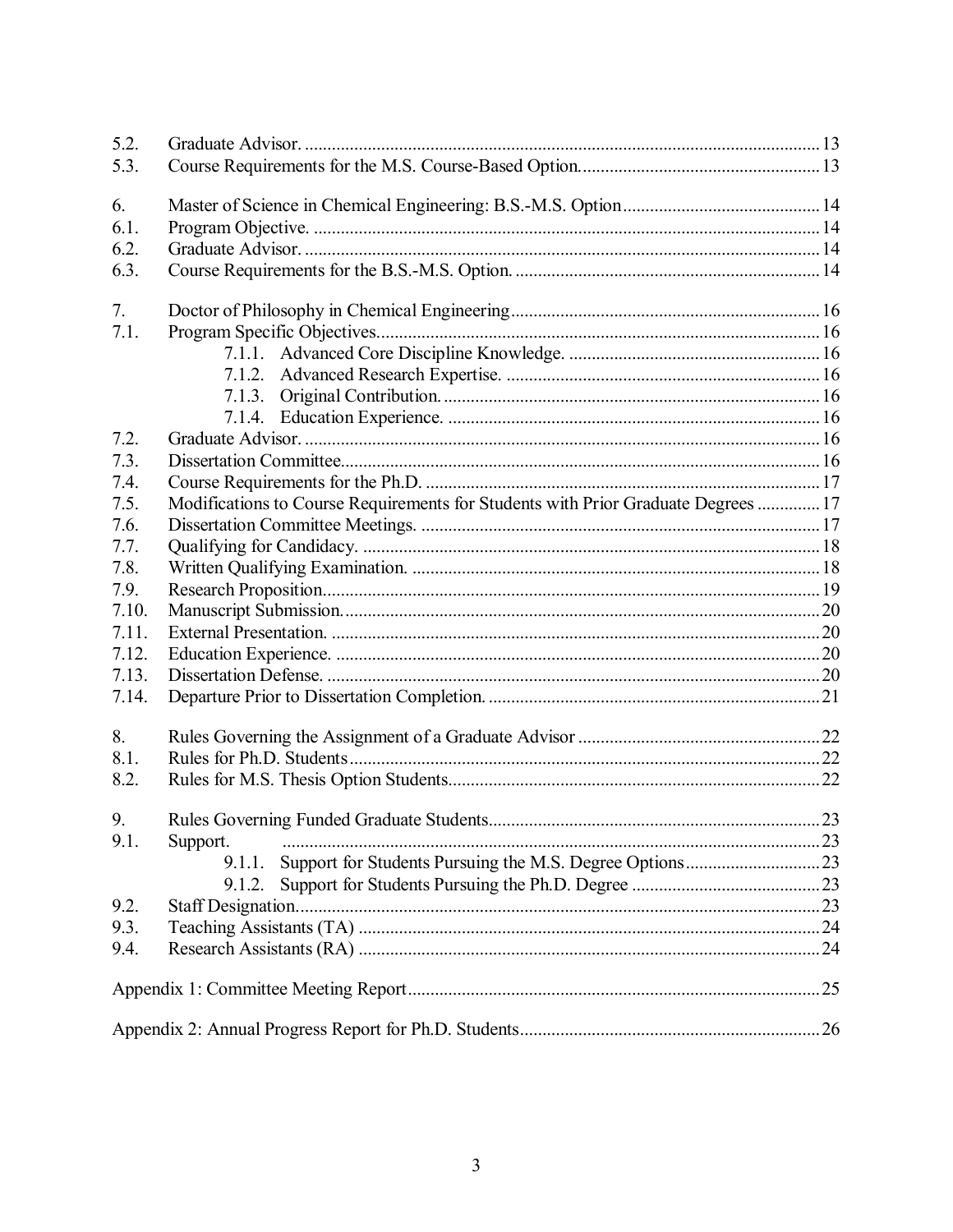#### <span id="page-3-0"></span>**1. Introduction and Administration**

This document outlines the administrative procedures and educational requirements for graduate study in Chemical Engineering at Worcester Polytechnic Institute. Graduate students should also refer to the current WPI Graduate Catalog for additional procedures related to degree completion, course descriptions, and an overview of the entire WPI Graduate Program.

#### <span id="page-3-1"></span>**1.1. Graduate Programs.**

The Chemical Engineering Department offers graduate programs leading to the Doctor of Philosophy (Ph.D.) and the Master of Science (Professional Engineering Option, Thesis Option, Course-Based Option, and B.S.-M.S. Option).

#### <span id="page-3-3"></span><span id="page-3-2"></span>**1.2. Departmental Administration of the Graduate Programs.**

#### **1.2.1. Graduate Program Director.**

The Graduate Program Director administers the graduate program, working with the Chemical Engineering Department Head, graduate students, faculty, and staff. The Graduate Program Director also functions as the Chair of the Graduate Program Committee.

#### <span id="page-3-4"></span>**1.2.2. Graduate Program Committee.**

The Graduate Program Committee consists of the Graduate Program Director, the Department Head, and other faculty appointed by the Department Head. These faculty track student progress, vote on student petitions, and recommend program changes to the Department Head and Chemical Engineering Faculty.

#### <span id="page-3-5"></span>**1.2.3. Professional Engineering Master's Program Director.**

The Professional Engineering Master's Program Director administers the Master of Science in Chemical Engineering: Professional Option program.

#### <span id="page-3-6"></span>**1.2.4. Graduate Advisor.**

Each graduate student enrolled in a Graduate Program shall have a Graduate Advisor. For graduate students in the M.S. Course-Based Option and B.S.-M.S. Option programs, the Graduate Advisor is the Graduate Program Director. For graduate students in the M.S. Professional Option program, the Graduate Advisor is the Professional Engineering Master's Program Director. For graduate students in the Doctor of Philosophy and M.S. Thesis Option, the Graduate Advisor is the Principal Investigator directing the student's thesis or dissertation research.

#### <span id="page-3-7"></span>**1.2.5. Thesis or Dissertation Committees.**

Committees are convened for each graduate student enrolled in the M.S. Thesis Option and the Doctor of Philosophy. The function of the Thesis or Dissertation Committee is to evaluate and track progress towards completion of program objectives, primarily the research components. Thus, Committees shall meet regularly, as specified in this document.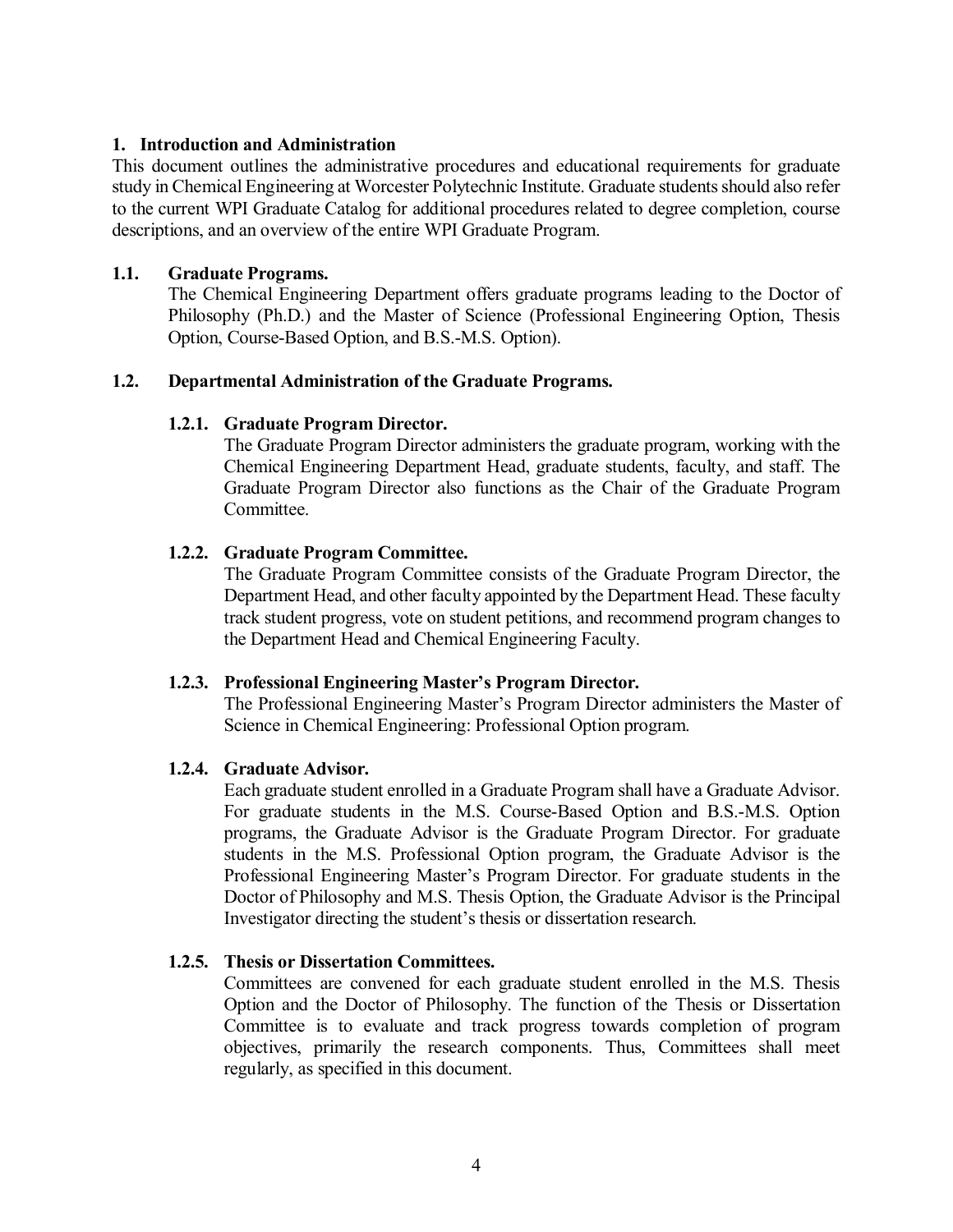#### <span id="page-4-0"></span>**1.2.6. Graduate Administrative Assistant.**

The Graduate Administrative Assistant is a WPI staff member with assigned responsibilities to the Graduate Program, as determined by the Department Head. The Graduate Administrative Assistant is responsible for tracking student progress through the Chemical Engineering Department Graduate Program. This includes receiving Annual Progress Reports from faculty, receiving Committee Reports from students, and keeping a sample record of the Written Qualifying Examination.

#### <span id="page-4-1"></span>**1.2.7. Chemical Engineering Graduate Organization (CEGO).**

CEGO is a student-led organization of Chemical Engineering graduate students that performs a variety of functions in service to the Department graduate student population.

#### <span id="page-4-2"></span>**1.3. Current Positions Held by WPI Faculty and Staff**

| Department Head                                    | Prof. S. Roberts                                                             | $scroberts@wp$ <sub>i.</sub> edu                                             |
|----------------------------------------------------|------------------------------------------------------------------------------|------------------------------------------------------------------------------|
| Graduate Program Director                          | Prof. E. Young                                                               | emyoung@wpi.edu                                                              |
| Graduate Program Committee                         | Prof. A. Deskins<br>Prof. N. Kazantzis<br>Prof. E. Stewart<br>Prof. M. Timko | nadeskins@wpi.edu<br>nikolas@wpi.edu<br>ejstewart@wpi.edu<br>mttimko@wpi.edu |
| Professional Engineering Master's Program Director | Prof. W. Zurawsky                                                            | wpzurawsky@wpi.edu                                                           |
| Graduate Administrative Assistant                  | Leslie Brodeur                                                               | lbrodeur@wpi.edu                                                             |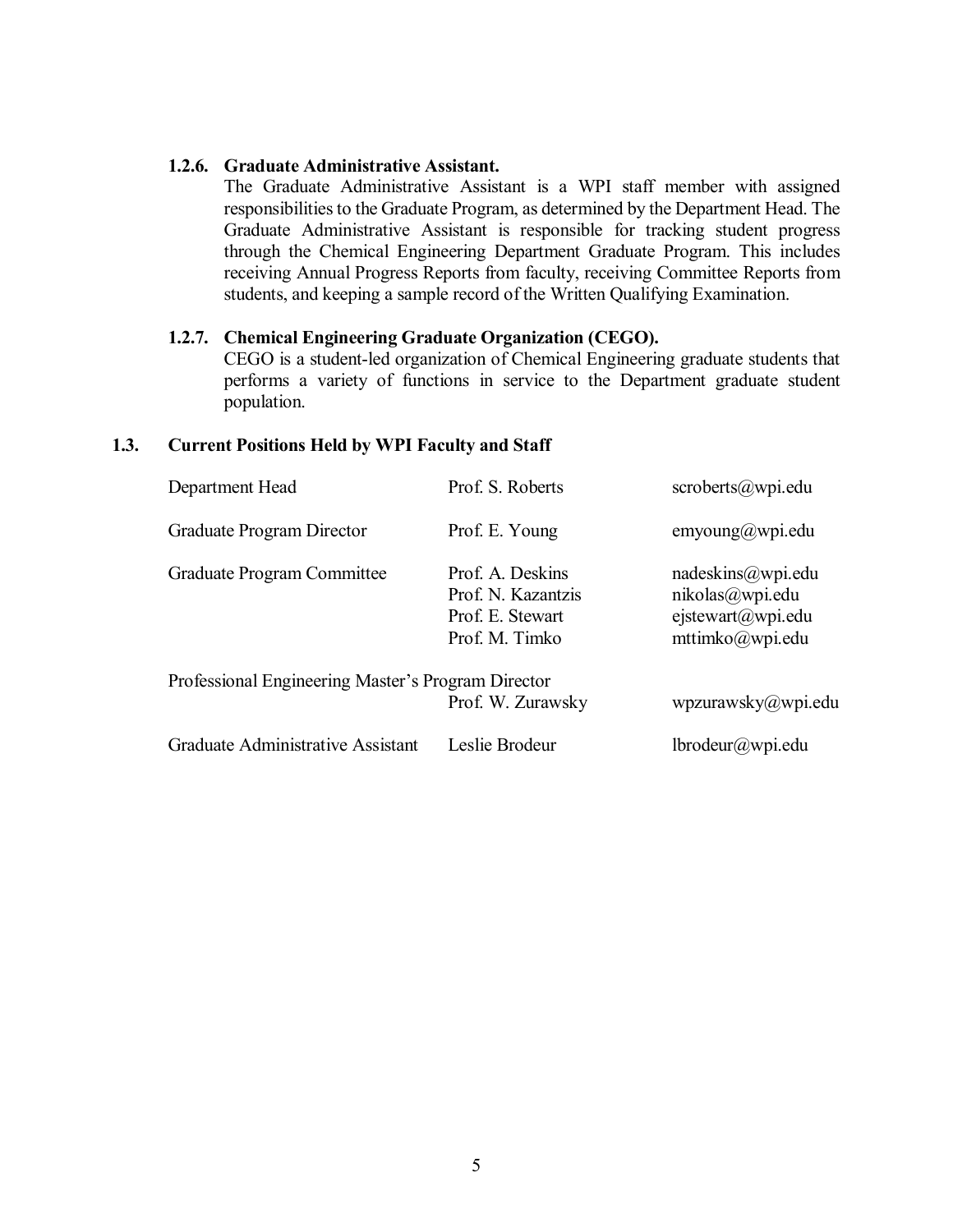#### <span id="page-5-0"></span>**2. Objectives and Standards for All Students in the Graduate Program**

#### <span id="page-5-1"></span>**2.1. Objectives.**

These apply to all Chemical Engineering graduate students. The objectives are:

#### <span id="page-5-2"></span>**2.1.1. Core Discipline Knowledge.**

Students must have command of the Chemical Engineering discipline. Achievement is assessed through core courses.

#### <span id="page-5-3"></span>**2.1.2. Broad Discipline Knowledge.**

Students must have command of areas beyond the core Chemical Engineering discipline. Achievement is assessed through elective courses within and outside of the Chemical Engineering Department.

#### <span id="page-5-4"></span>**2.1.3. Professionalism.**

Students must develop professionalism through ethics, diversity awareness, communication skills, leadership skills, as well as constructing a professional identity. Achievement is assessed through a seminar course.

#### <span id="page-5-5"></span>**2.1.4. Research Breadth.**

Students must be aware of the broader Chemical Engineering research community. Achievement is assessed through attending visiting lectures/seminars.

### <span id="page-5-6"></span>**2.1.5. Safety.**

Students must engage in the responsible conduct of research. Achievement is assessed through a seminar course and staying current in all necessary safety trainings.

#### <span id="page-5-7"></span>**2.2. Academic Standards.**

These apply to all Chemical Engineering graduate students. The standards are:

- **2.2.1.** A grade of C or better must be attained in a course submitted for graduate credit.
- **2.2.2.** If, after a student has taken four or more courses acceptable for graduate study, the Cumulative Quality Point Average (CQPA) for all such courses falls below **3.0** (A=4.0), the student will be ineligible for further study at WPI unless the Graduate Program Committee recommends continuation for the next semester.
- **2.2.3.** Additional WPI standards can be found in the WPI Graduate Catalog.

#### <span id="page-5-8"></span>**2.3. Department Seminar.**

All graduate students must enroll in CHE 501 (fall) and CHE 502 (spring) while in residence at WPI. This is to fulfill the professionalism objective (Section 2.1.3).

#### <span id="page-5-9"></span>**2.4. Department Colloquium.**

All graduate students must enroll in CHE 503 while in residence at WPI. This is to fulfill the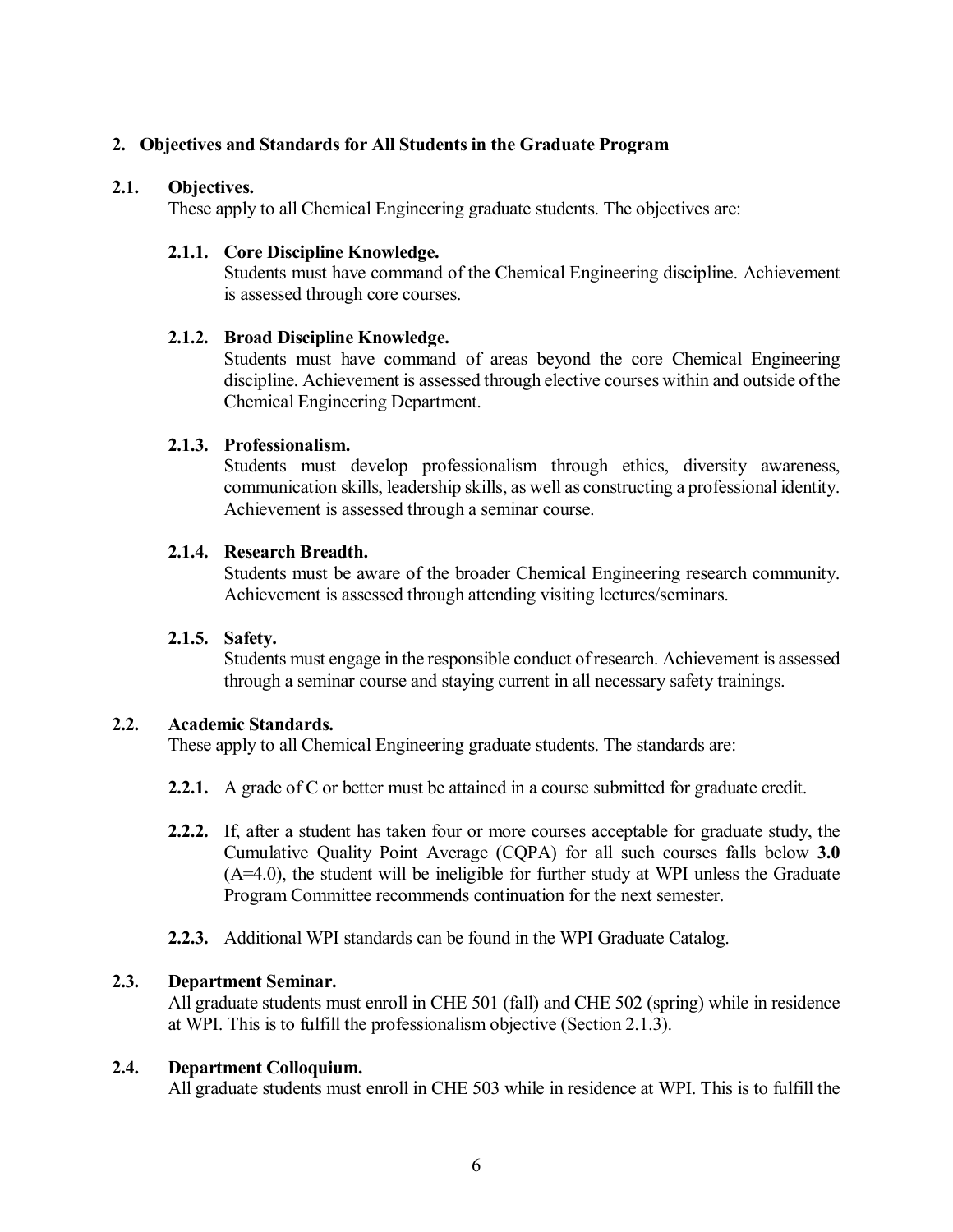research breadth objective (Section 2.1.4).

#### <span id="page-6-0"></span>**2.5. Safety.**

All graduate students are required to adhere to and stay current with all safety trainings as determined by WPI Environmental Health & Safety (EHS) for the laboratory area(s) they work in. This is to fulfill the safety objective (Section 2.1.5).

#### <span id="page-6-1"></span>**2.6. Courses Acceptable for Graduate Credit**

- **2.6.1.** All courses at the 500 level or above, taken under graduate student status, are automatically acceptable for graduate credit by the Chemical Engineering Department in accordance with the rules for each graduate degree.
- **2.6.2.** If a graduate student wishes to take an undergraduate course for graduate credit, they should petition the department Graduate ProgramCommittee before taking the course, to verify that the course will be acceptable. Note that it is not enough for the department offering the course to count it for graduate credit.
- **2.6.3.** If a graduate student wishes to count a graduate course taken under undergraduate status, they should file a petition to the Graduate Program Committee. In this case, the petition may be submitted after the course is taken. This most often occurs for students enrolled in the B.S.-M.S. Option (Section 6), and the procedures are more fully described in Section 6.3 for those students.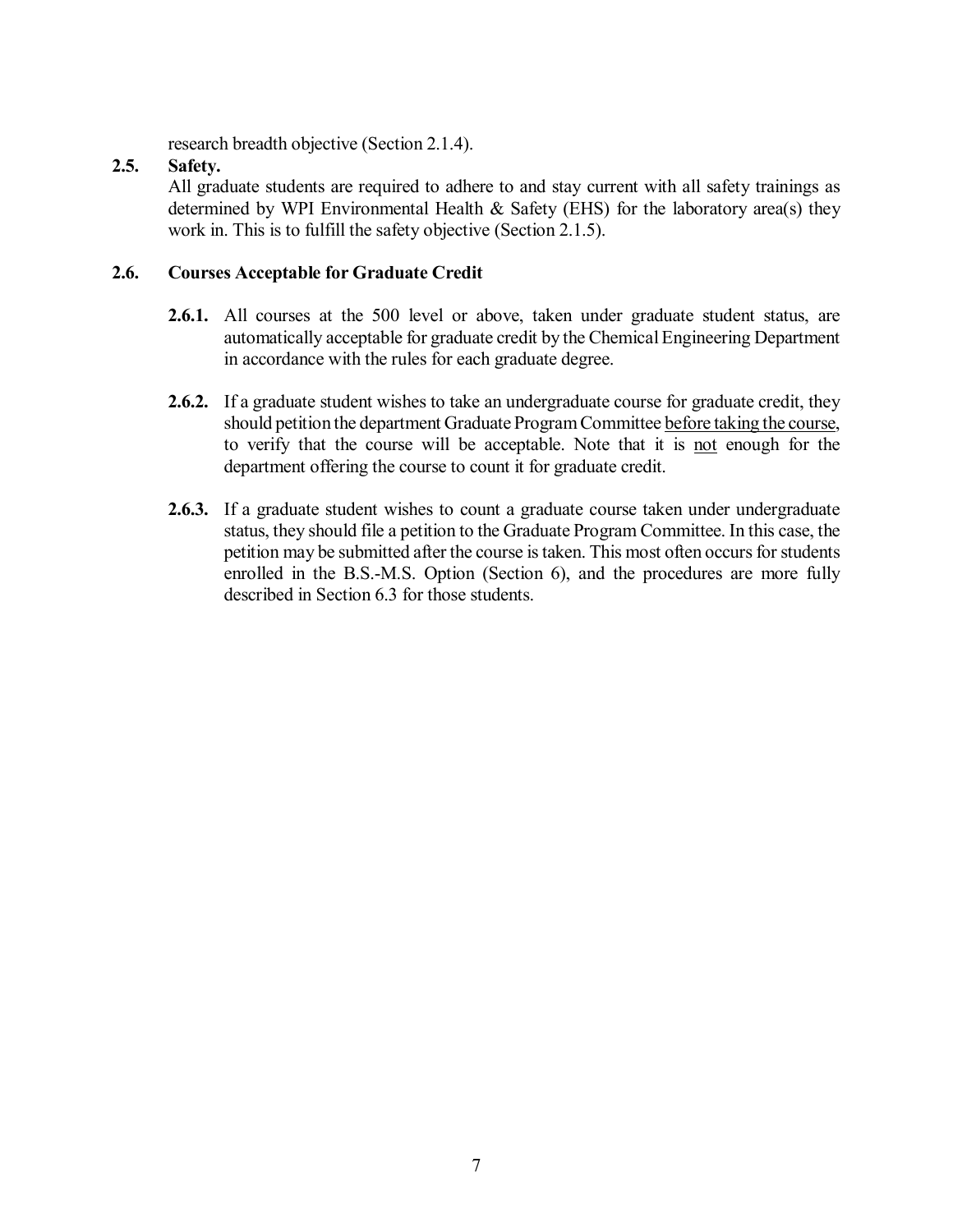#### <span id="page-7-0"></span>**3. Master of Science in Chemical Engineering: Professional Engineering Option**

#### <span id="page-7-1"></span>**3.1. Program Specific Objectives.**

The Professional Engineering M.S. program is an opportunity for students seeking an industrial career. In addition to Section 2.1, objectives are:

#### <span id="page-7-2"></span>**3.1.1. Project Experience.**

Students must have a project experience. Achievement is assessed by completing a Graduate Qualifying Project (GQP).

#### <span id="page-7-3"></span>**3.1.2. Concentrated Discipline Knowledge.**

Students must concentrate in a subject of interest. Achievement is assessed through completion of the concentration specific elective courses.

#### <span id="page-7-4"></span>**3.2. Graduate Advisor.**

The Graduate Advisor for students in the Professional Engineering M.S. program is the Professional Engineering Master's Program Director.

#### <span id="page-7-5"></span>**3.3. GQP Advisor.**

The GQP is approved and supervised by a GQP Advisor, who is a Chemical Engineering Department Faculty or Affiliate.

#### <span id="page-7-6"></span>**3.4. Course Requirements for the M.S. Professional Engineering Option.**

- **3.4.1.** Not less than 30 credit hours must be taken in graduate level courses, in advanced undergraduate level courses, or independent study, which are approved by the Graduate Advisor (the Professional Engineering Master's Program Director), and the Graduate Program Committee. A summary of course requirements are given in Table 1 (Section 3.6).
- **3.4.2.** A minimum of 9 credit hours must be from the following core courses:

| Mathematical Analysis in Chemical Engineering |
|-----------------------------------------------|
| Reactor Design and Kinetics                   |
| Thermodynamics                                |
| <b>Transport Phenomena</b>                    |
|                                               |

- **3.4.3.** A minimum of 6 credits of Chemical Engineering electives must be taken. These may be at the graduate or advanced undergraduate level. Any questions as to which courses count should be directed to the Graduate Advisor.
- **3.4.4.** Students pursuing the Bioengineering concentration must take CHE 521: Biochemical Engineering, while students in the Advanced Process Engineering concentration must take CHE 565: Advanced Process Engineering. Both courses will be offered annually.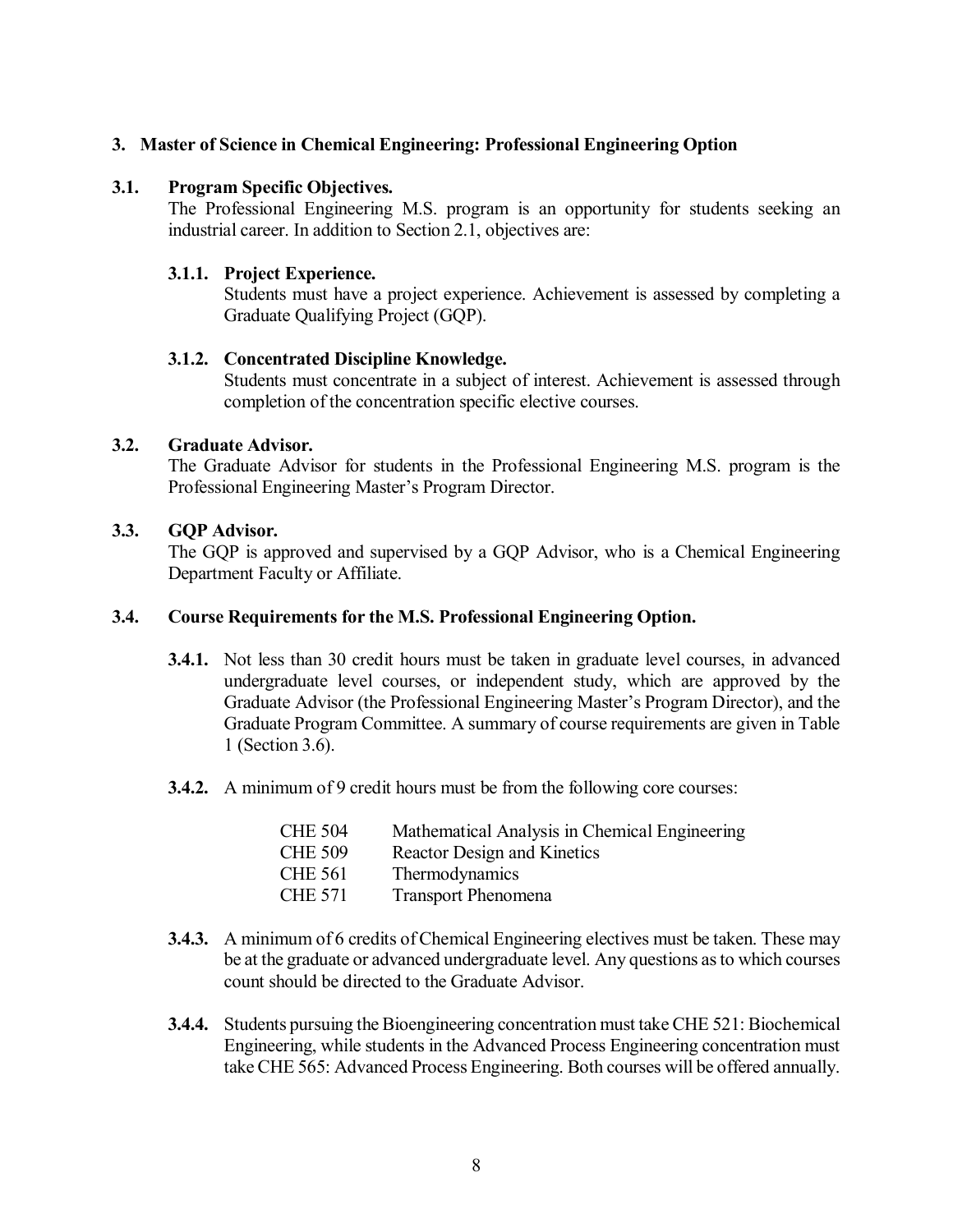**3.4.5.** A minimum of 6 credits of concentration electives must be taken. Table 2 (Section 3.7) lists approved courses for these electives. Students can choose additional courses to fulfill their concentration requirement as new courses become available, as long as they receive approval, in advance, from the Graduate Committee.

#### <span id="page-8-0"></span>**3.5. Graduate Qualifying Project**

A minimum of 6 credits in CHE: 590 Graduate Qualifying Project (GQP) must be taken. The GQP provides a capstone experience in applying chemical engineering skills to real-world problems. GQPs are carried out in cooperation with an industrial, technological, or national laboratory partner and with the approval and supervision of a GQP Advisor (Section 3.3).

#### **3.6. Table 1:** Course Credit Distributions

| <b>Bioengineering Concentration</b>           | Credits |
|-----------------------------------------------|---------|
|                                               |         |
| Core:                                         |         |
| 3 Core Courses in CHE                         | 9       |
| 2 Chemical Engineering Electives <sup>1</sup> |         |
|                                               |         |
| <b>Concentration:</b>                         |         |
| CHE 521: Biochemical Engineering              | 3       |
| 2 Concentration Courses                       | 6       |
| <b>CHE 590: GQP</b>                           | 6       |
|                                               |         |
| Total                                         | 30      |

| <b>Advanced Process Engineering Concentration</b> | Credits |
|---------------------------------------------------|---------|
| Core:<br>3 Core Courses in CHE                    | 9       |
| 2 Chemical Engineering Electives <sup>1</sup>     | 6       |
| <b>Concentration:</b>                             |         |
| CHE 565: Advanced Process Engineering             | 3       |
| 2 Concentration Courses                           | 6       |
| <b>CHE 590: GQP</b>                               |         |
|                                                   |         |
| Total                                             | 30      |

<sup>1</sup>Students may choose to take one of these courses in the topic of innovation to gain additional experience in business and for preparation for the GQP, including ETR 500. Entrepreneurship and Innovation. Students should get approval from the Faculty Director for course substitution.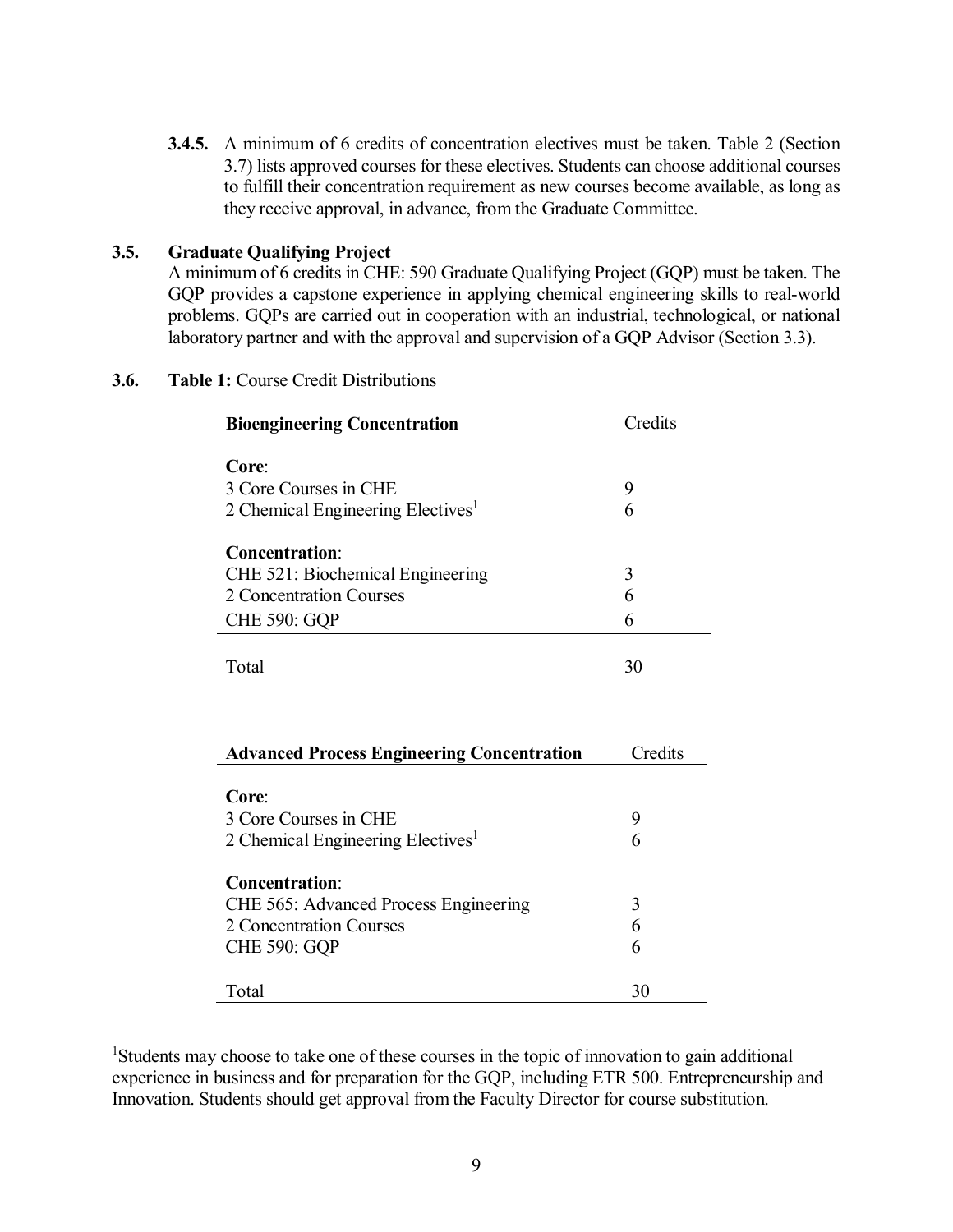### **3.7. Table 2:** Possible Concentration Courses

| <b>Bioengineering</b>                                       |                                                 |
|-------------------------------------------------------------|-------------------------------------------------|
| BCB 501. Bioinformatics                                     | BME 523. Biomedical Instrumentation             |
| BCB 502. Biovisualization                                   | BME/ME 550. Tissue Engineering                  |
| BCB 503. Biological and Biomedical Database Mining          | CH 538. Medicinal Chemistry                     |
| BCB 504. Statistical Methods in Genetics and Bioinformatics | CH 540. Regulation of Gene Expression           |
| BB 505. Fermentation Biology                                | MTE 555/ME 4860. Food Engineering               |
| BB 509. Scale Up of Bioprocessing                           | BB 565. Virology                                |
| BB 560. Methods of Protein Purification and Downstream      | BB 575. Advanced Genetics and Cellular Biology  |
| Processing                                                  | BME 552 / ME 552. Tissue Mechanics              |
| BB 562. Cell Cycle Regulation                               | CE 562. Biosystems in Environmental Engineering |

| <b>Advanced Process Engineering</b>                                 |                                                  |  |  |
|---------------------------------------------------------------------|--------------------------------------------------|--|--|
| CHE 504. Mathematical Analysis in Chemical Engineering <sup>2</sup> | MTE 555/ME 4860. Food Engineering                |  |  |
| CHE 509. Reactor Design and Kinetics <sup>2</sup>                   | MTE 558. Plastics                                |  |  |
| CHE 573. Separation Processes                                       | MTE 5844. Corrosion and Corrosion Control        |  |  |
| CHE 531. Fuel Cell Technology                                       | ME 516. Heat Transfer                            |  |  |
| DS 501. Introduction to Data Science                                | ME/AE 5220. Control of Linear Dynamical Systems  |  |  |
| FP 521. Fire Dynamics I                                             | ME/AE 5221. Control of Nonlinear Dynamical       |  |  |
| FP 553. Fire Protection Systems                                     | <b>Systems</b>                                   |  |  |
| FP 554. Advanced Fire Suppression                                   | SD 550. System Dynamics Foundation: Managing     |  |  |
| FP 555. Detection, Alarm and Smoke Control                          | Complexity                                       |  |  |
| FP 573. Industrial Fire Protection                                  | SD 553. Model Analysis and Evaluation Techniques |  |  |
| FP 575. Explosion Protection                                        | SYS 501. Concepts of Systems Engineering         |  |  |
| MFE 510/ME 542. Control and Monitoring of Manufacturing             | SYS 502. Business Practices                      |  |  |
| Processes                                                           | SYS 510. Systems Architecture and Design         |  |  |
| MFE 520/MTE 520/ME 543. Design and Analysis of                      | SYS 512. Requirements Engineering                |  |  |
| <b>Manufacturing Processes</b>                                      | SYS 520. System Optimization                     |  |  |
| MFE/MTE/ME 5420. Fundamentals of Axiomatic Design of                | SYS 521. Model-Based Systems Engineering         |  |  |
| <b>Manufacturing Processes</b>                                      | SYS 540. Introduction to Systems Thinking        |  |  |

 $2$ Can be used to satisfy concentration requirements if not taken as part of the core.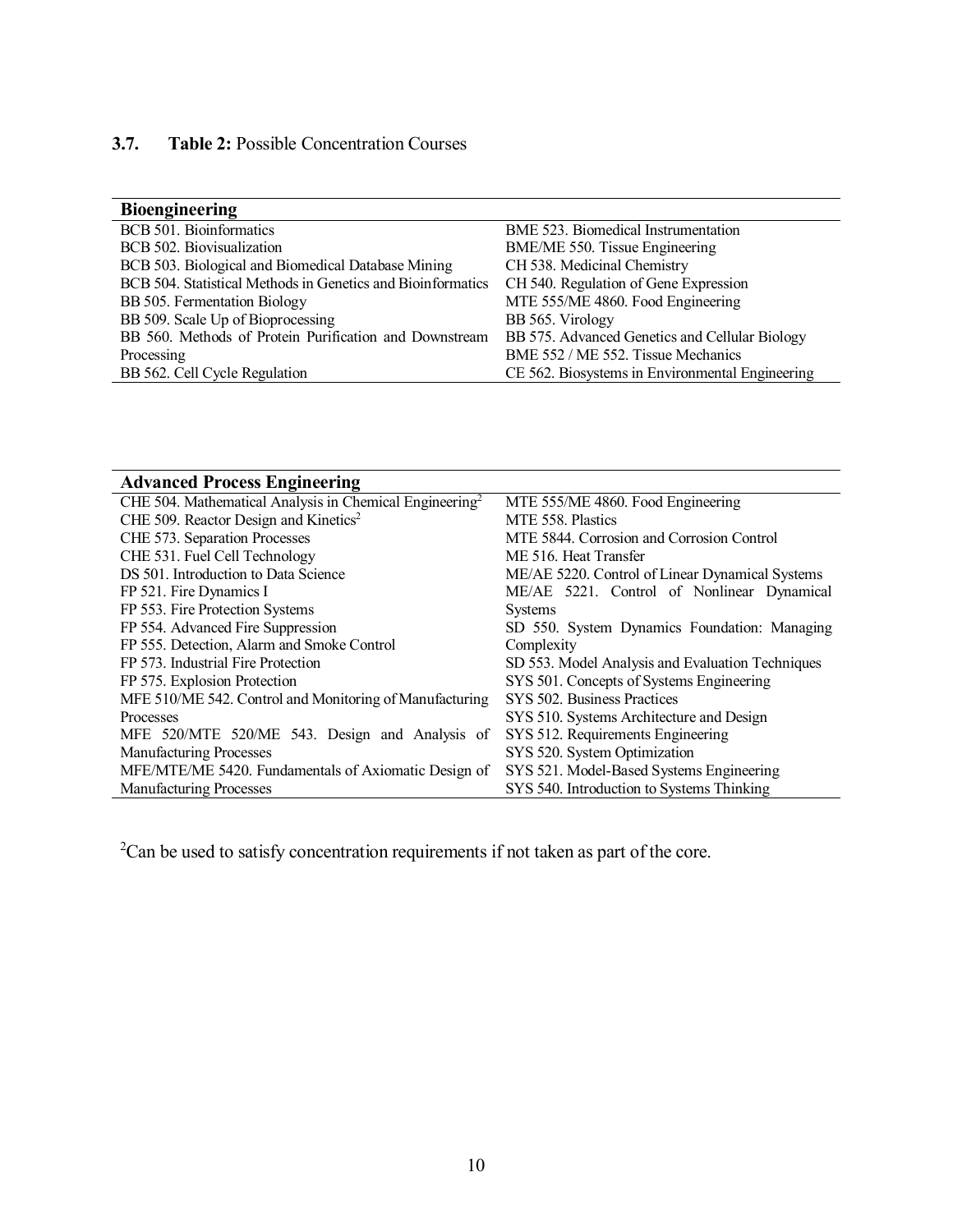#### <span id="page-10-0"></span>**4. Master of Science in Chemical Engineering: Thesis Option**

#### <span id="page-10-1"></span>**4.1. Program Specific Objectives.**

Graduates of the program should be equally capable of performing research and development in a laboratory or joining a Ph.D. program. In addition to Section 2.1, the objectives are:

#### <span id="page-10-2"></span>**4.1.1. Thesis Experience.**

Students must have specialized expertise in research. Achievement is assessed through completion of a Thesis Defense.

#### <span id="page-10-3"></span>**4.2. Graduate Advisor.**

The Graduate Advisor for students in the M.S. Thesis Option program is a Chemical Engineering Faculty or Affiliate who is the Principal Investigator directing the thesis research.

#### <span id="page-10-4"></span>**4.3. Thesis Committee.**

The student, in consultation with the student's Graduate Advisor, will choose a Thesis Committee. The Thesis Committee for students in the M.S. Thesis Option program is a panel of at least three individuals who assess and track student progress. The composition of a Thesis Committee must be at least three WPI Faculty members. It must consist of the Graduate Advisor and at least one other WPI Chemical Engineering Faculty or Affiliate. Other qualified individuals from off campus organizations may be included as additional voting members at the discretion of the Graduate Advisor.

#### <span id="page-10-5"></span>**4.4. Course Requirements for the M.S. Thesis Option.**

- **4.4.1.** A minimum of 18 credit hours must be in graduate level courses.
- **4.4.2.** A minimum of 15 credit hours must be in Chemical Engineering.
- **4.4.3.** A minimum of 12 credit hours of thesis research must be completed.
- **4.4.4.** A minimum of 9 credit hours must be from the following core courses:

| <b>CHE 504</b> | Mathematical Analysis in Chemical Engineering |
|----------------|-----------------------------------------------|
| <b>CHE 509</b> | Reactor Design and Kinetics                   |
| <b>CHE 561</b> | <b>Thermodynamics</b>                         |
| <b>CHE 571</b> | <b>Transport Phenomena</b>                    |

#### <span id="page-10-6"></span>**4.5. Thesis Defense.**

The Thesis Defense consists of a written Thesis (4.6) and a public Oral Defense (4.7). This is the final approval given by the Thesis Committee.

**4.5.1. Timing.** After completion of all other requirements, typically by the end of their fourth semester at WPI, students submit a written Thesis and present an Oral Defense.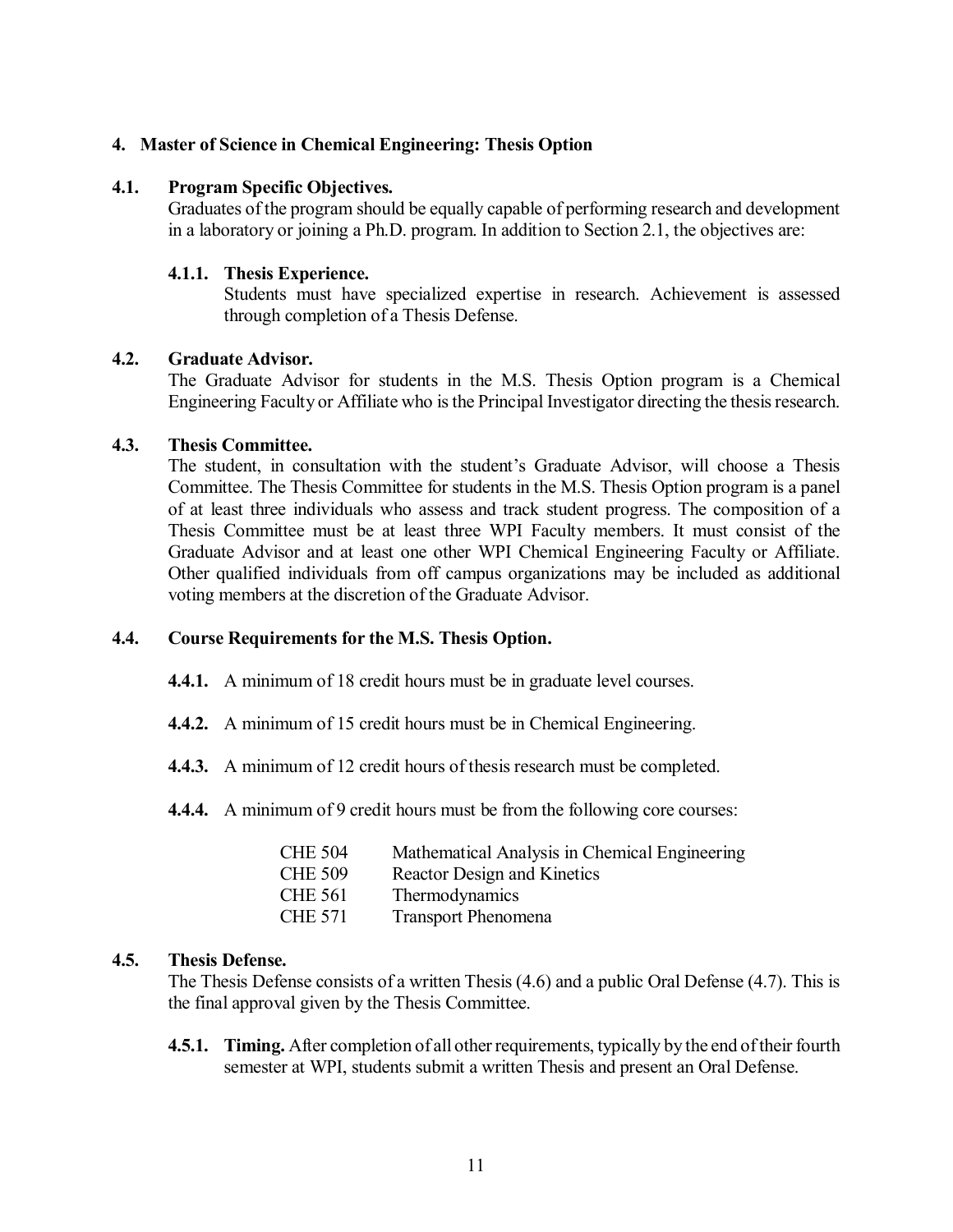- **4.5.2. Passing.** The Thesis Committee will evaluate the Thesis and the Oral Defense. If, in the evaluation of the Thesis Defense, it becomes apparent that there are serious omissions or errors in concept, fact, or technique, then additional research may be required and the thesis must be revised and submitted to the Thesis Committee for reexamination at a later date.
- **4.6. Thesis**. The student must be the primary author of the written Thesis, although they are encouraged to discuss it with their Graduate Advisor and members of their Thesis Committee. Students can also utilize the WPI Writing Center for feedback on their written materials. Copies of the Thesis are to be distributed to the Thesis Committee prior to the Oral Defense.
- **4.7. Oral Defense.** A date for the Oral Defense shall be set with the Thesis Committee and sent to the Graduate Administrative Assistant for a public announcement. It is the responsibility of the student to set this date. After the Oral Defense, the Thesis Committee will hold a private discussion to determine the outcome of the Oral Defense.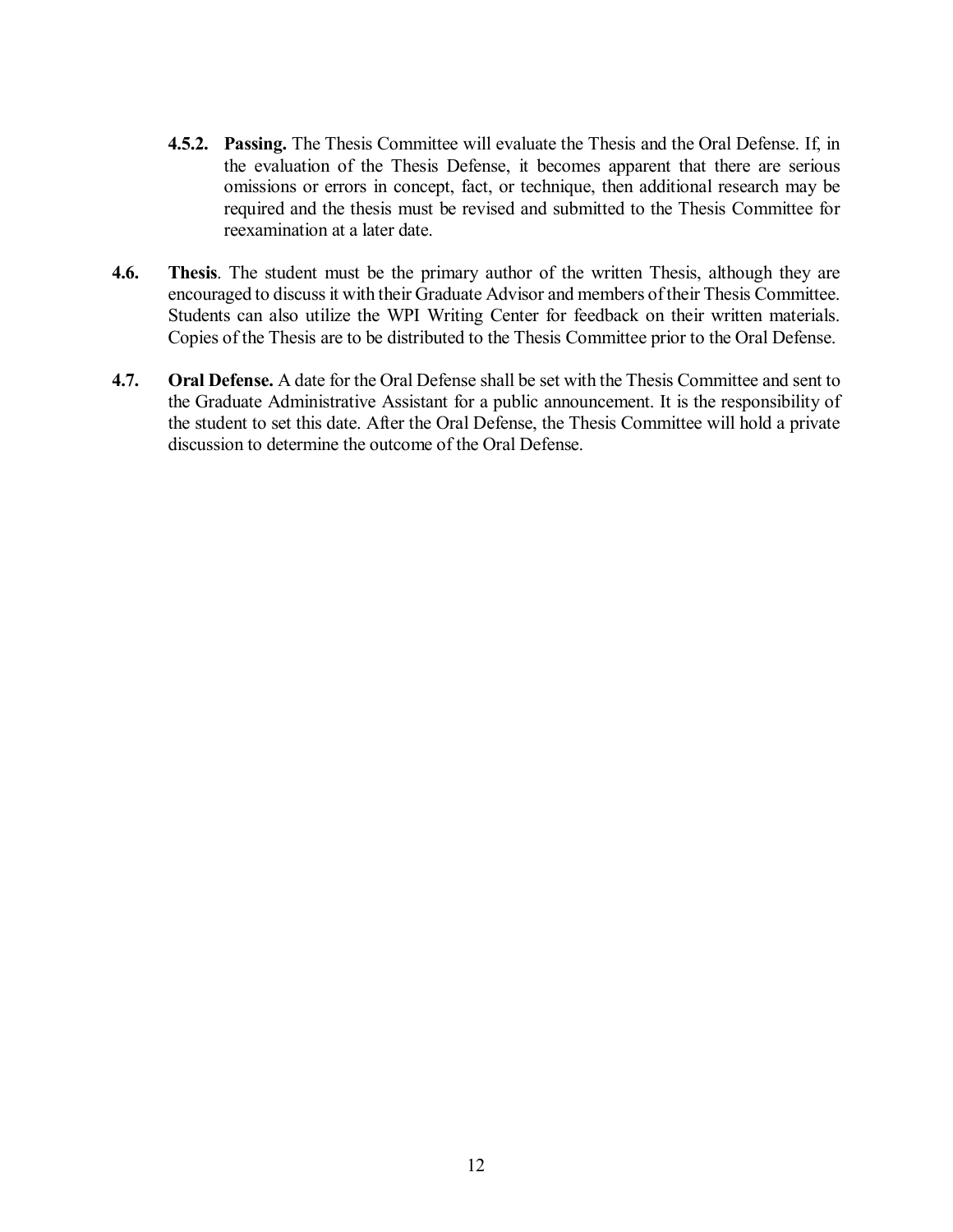#### <span id="page-12-0"></span>**5. Master of Science in Chemical Engineering: Course-Based Option**

#### <span id="page-12-1"></span>**5.1. Program Objective.**

The objective of the M.S. Course-Based Option program is to provide an opportunity for students wishing to pursue advanced training in Chemical Engineering. It is designed to provide a broad base in advanced course work in Chemical Engineering. This option has no specific objectives beyond those outlined in Section 2.1.

#### <span id="page-12-2"></span>**5.2. Graduate Advisor.**

The Graduate Advisor for students in the M.S. Course-Based Option program is the Graduate Program Director.

#### <span id="page-12-3"></span>**5.3. Course Requirements for the M.S. Course-Based Option.**

- **5.3.1.** Not less than 30 credit hours must be taken in graduate level courses, in advanced undergraduate level courses, or independent study, which are approved by the Graduate Advisor and the Graduate Program Committee.
- **5.3.2.** A minimum of 24 credit hours must be in graduate level courses.
- **5.3.3.** A minimum of 21 course credit hours must be in Chemical Engineering.
- **5.3.4.** A minimum of 9 credit hours must be from the following core courses:

| <b>CHE 504</b> | Mathematical Analysis in Chemical Engineering |
|----------------|-----------------------------------------------|
| <b>CHE 509</b> | <b>Reactor Design and Kinetics</b>            |
| <b>CHE 561</b> | Thermodynamics                                |
| CHE 571        | <b>Transport Phenomena</b>                    |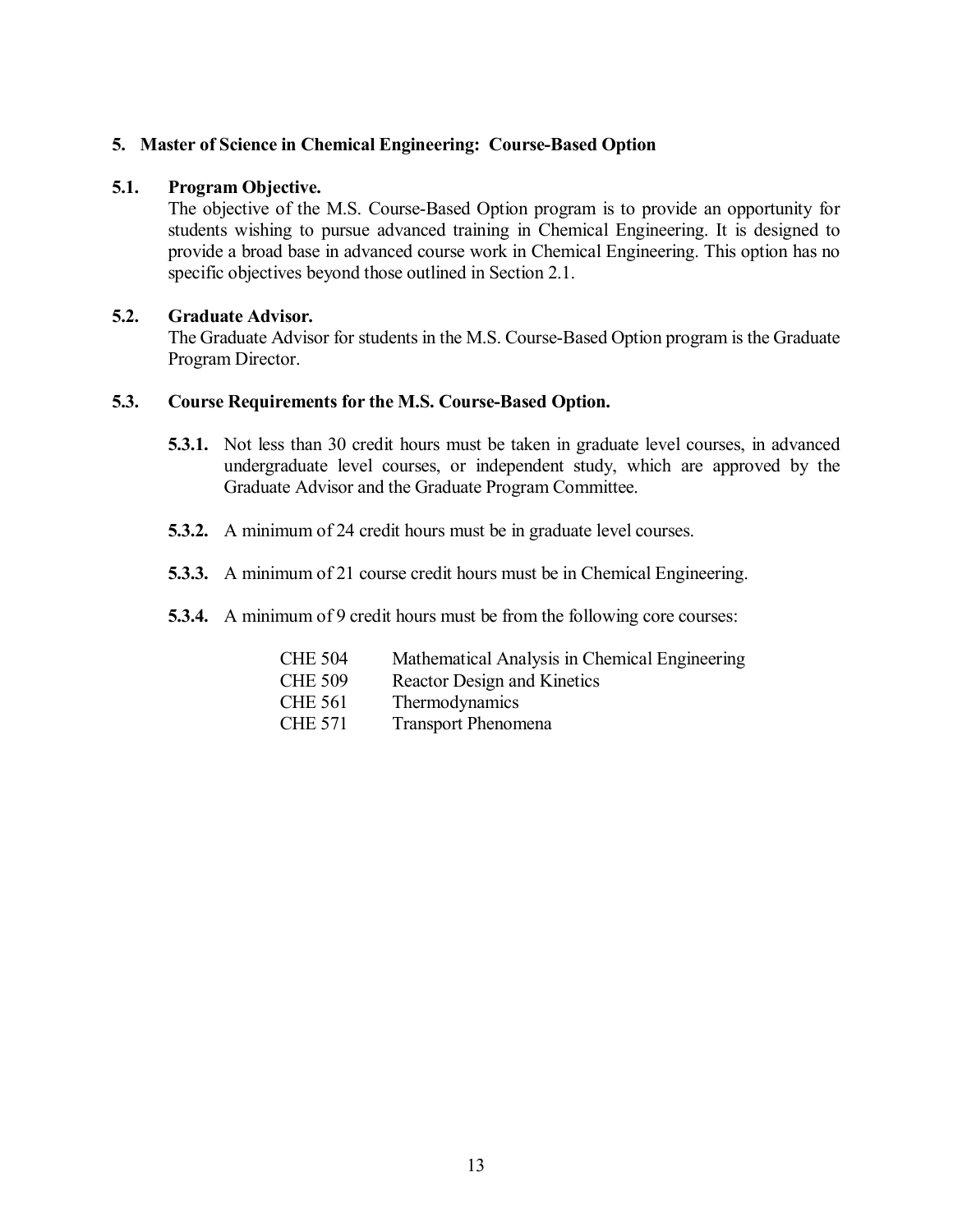#### <span id="page-13-0"></span>**6. Master of Science in Chemical Engineering: B.S.-M.S. Option**

#### <span id="page-13-1"></span>**6.1. Program Objective.**

The objective of the B.S.-M.S. Option program is to provide an opportunity for outstanding WPI undergraduates to complete an M.S. degree in addition to their B.S. degree. This typically results in the completion of both degrees faster than pursuing each consecutively. To do this, B.S.-M.S. students are encouraged to include graduate level courses in their undergraduate program. This option has no specific objectives beyond those outlined in Section 2.1.

#### <span id="page-13-2"></span>**6.2. Graduate Advisor.**

The Graduate Advisor for students in the B.S.-M.S. Option program is the Graduate Program Director.

#### <span id="page-13-3"></span>**6.3. Course Requirements for the B.S.-M.S. Option.**

- **6.3.1.** All requirements of the appropriate M.S. degree that the student is pursuing (Professional Engineering, Thesis, or Course-Based Option).
- **6.3.2. Double Counting.** B.S.-M.S. students may double-count up to 12 credits from undergraduate or graduate courses. A maximum of four undergraduate courses may be double-counted. The undergraduate courses allowed to double-count are listed below. Students may also petition the graduate committee for other 4000-level courses to double-count. A minimum grade of "B" is required for the course to be counted. In order for a course to be double-counted, students must also complete an extra assignment for each course demonstrating graduate-level competence. This extra assignment may be for instance a project or a literature review. The instructor for each course should instruct the student what this assignment would be after being notified that the student is double counting the course towards the BS-MS degree. Students must be accepted into the B.S.-M.S. program before courses are allowed to doublecount.

#### **Allowed Undergraduate Courses (Four Maximum Allowed to Double-Count)**

CHE 3501 Applied Mathematics in Chemical Engineering CHE 4405 Chemical Process Dynamics and Control Laboratory MQP Major Qualifying Project (1/3 unit maximum) An Independent Study in Chemical Engineering at the 4000 level (1/3 unit maximum)

Only One of the Following May Count:

CHE 4401 Unit Operations of Chemical Engineering I CHE 4402 Unit Operations of Chemical Engineering II

Only One of the Following May Count: CHE 4404 Chemical Plant Design Project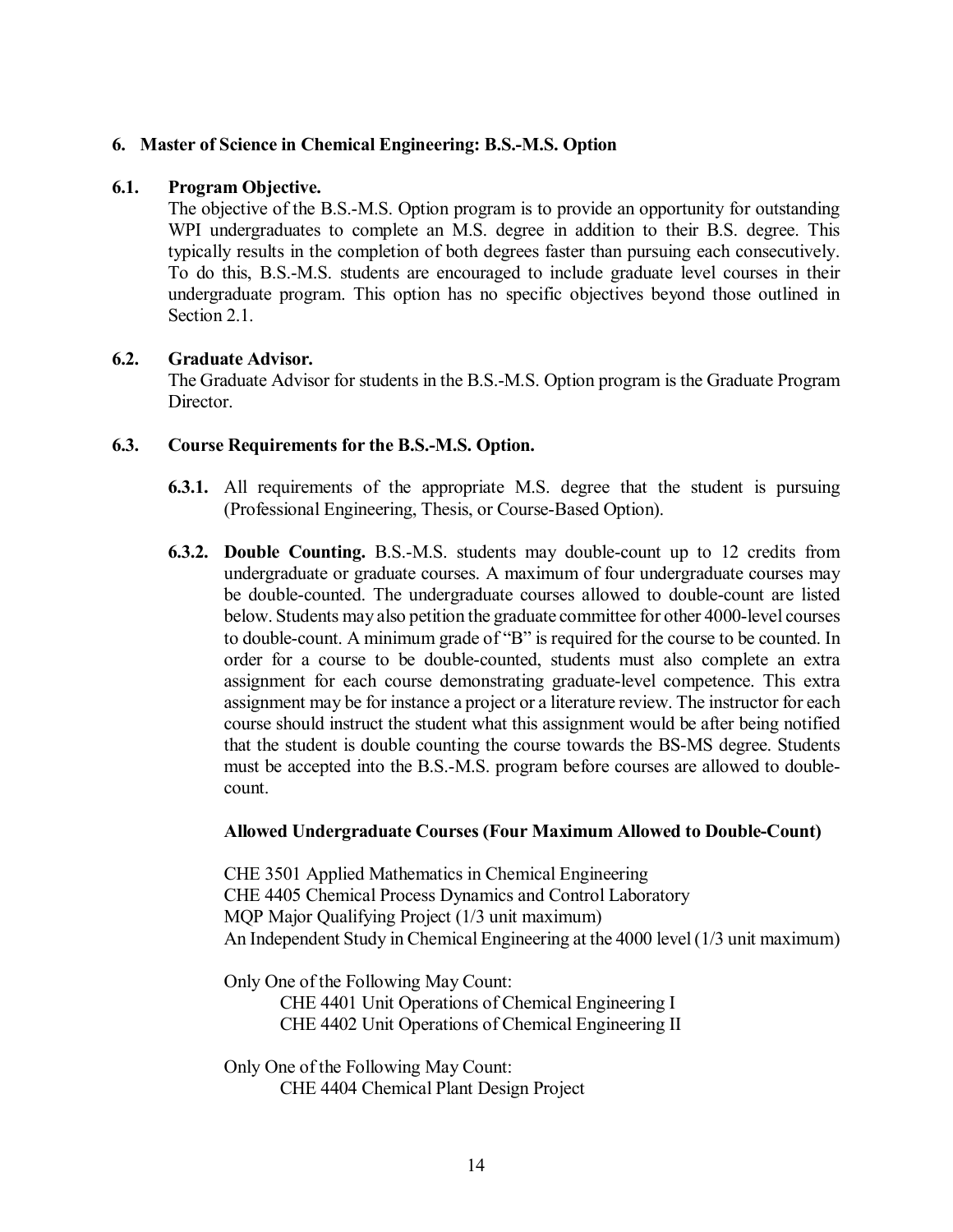#### CHE 4410 Chemical Process Safety Design

**6.3.3. Graduate Courses Taken While an Undergraduate.** Graduate courses that do not double-count towards the B.S. will count towards the M.S. degree requirements. For example, if a student takes several graduate courses while an undergraduate at WPI, some of these courses may not fulfill the Chemical Engineering B.S. degree requirements. Such courses will count towards the M.S. degree.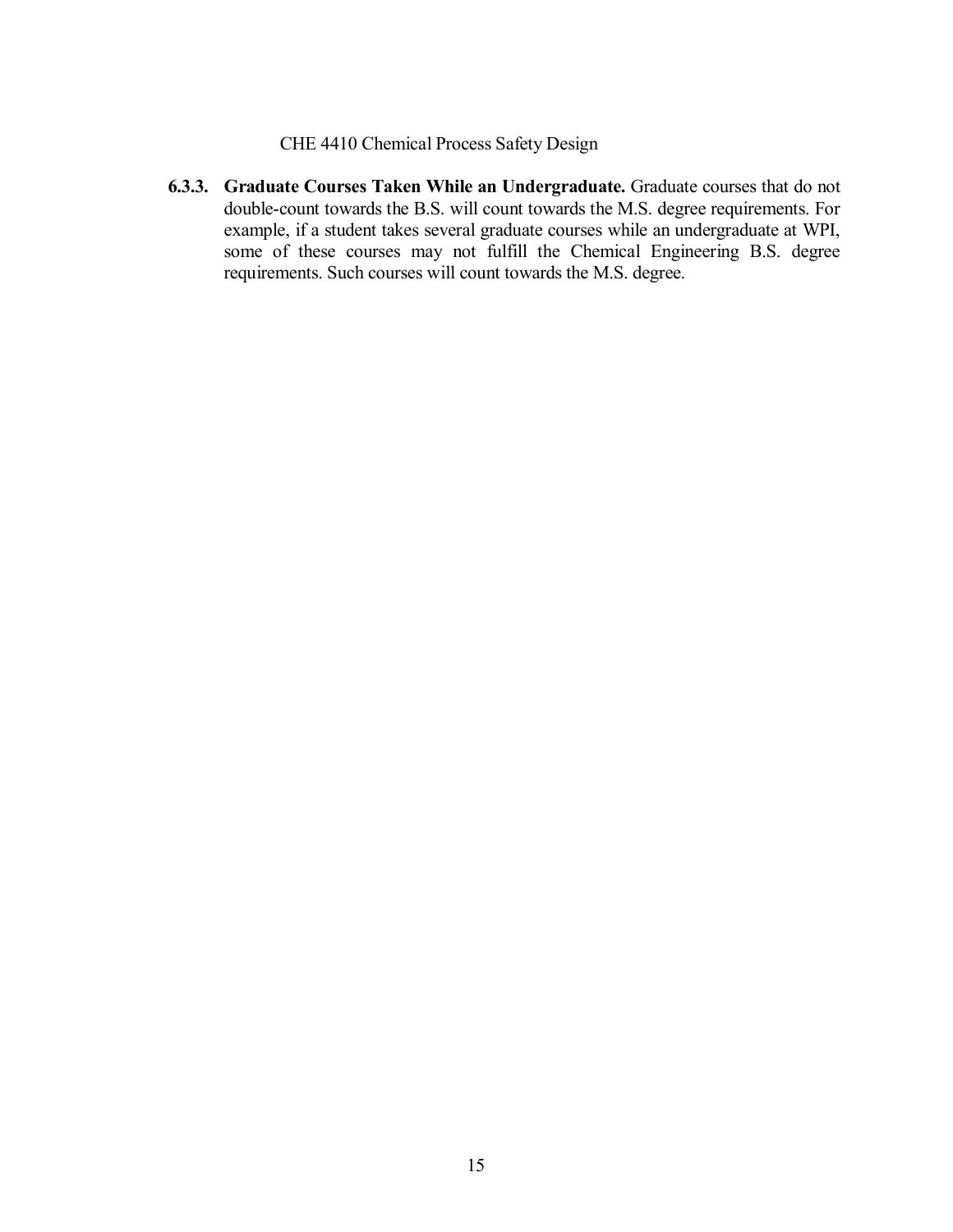#### <span id="page-15-0"></span>**7. Doctor of Philosophy in Chemical Engineering**

#### <span id="page-15-1"></span>**7.1. Program Specific Objectives.**

The Ph.D. program is designed to train students to be independent investigators capable of leading a research program. In addition to Section 2.1, the objectives are:

#### <span id="page-15-2"></span>**7.1.1. Advanced Core Discipline Knowledge.**

Students must have command of the Chemical Engineering discipline. Achievement is assessed through the core courses and the Written Qualifying Examination.

#### <span id="page-15-3"></span>**7.1.2. Advanced Research Expertise.**

Students must have expert knowledge in their research area. Achievement is assessed through the Proposition and Dissertation.

#### <span id="page-15-4"></span>**7.1.3. Original Contribution.**

Students must be able to advance Chemical Engineering scholarship. Achievement is assessed through the submission of an authored manuscript to a refereed journal, a technical presentation at an external conference, and the Dissertation Defense.

#### <span id="page-15-5"></span>**7.1.4. Education Experience.**

Students must be able to facilitate learning. Achievement is assessed through completion of a teaching experience. This includes, but is not limited to, serving as a Teaching Assistant or advising undergraduate researchers. Please consult with the Graduate Program Committee about your teaching experience if you have questions about fulfilling this requirement.

#### <span id="page-15-6"></span>**7.2. Graduate Advisor.**

The Graduate Advisor for students in the Ph.D. program is a Chemical Engineering Faculty or Affiliate who is the Principal Investigator directing the dissertation research. The Graduate Advisor tracks doctoral student progress through the Annual Progress Report, which is filed with the Graduate Administrative Assistant and regularly reviewed by the Department Head, the Graduate Program Director, and the Graduate Program Committee.

#### <span id="page-15-7"></span>**7.3. Dissertation Committee.**

The composition of a Dissertation Committee must be at least four WPI Faculty members. It must consist of the Graduate Advisor (a Chemical Engineering Faculty or Affiliate), at least one other WPI Chemical Engineering Faculty or Affiliate, and at least one WPI Faculty from outside the Chemical Engineering Department. Other qualified individuals from off campus organizations may be included as additional voting members at the discretion of the Graduate Advisor. The Dissertation Committee tracks doctoral student progress through the Committee Report, which is filed with the Graduate Administrative Assistant and regularly reviewed by the Department Head, the Graduate Program Director, and the Graduate Program Committee.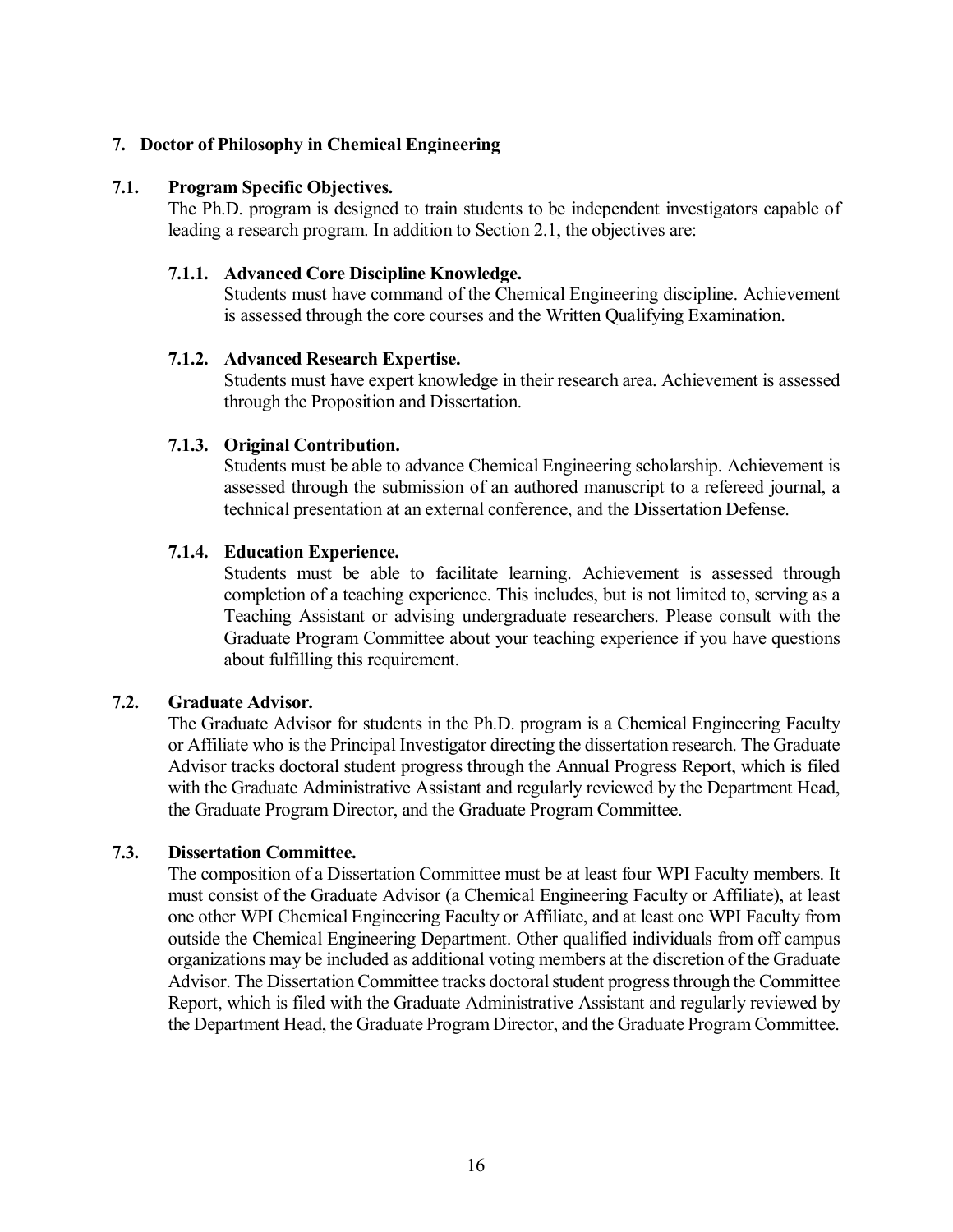#### <span id="page-16-0"></span>**7.4. Course Requirements for the Ph.D.**

- **7.4.1.** A total of 90 credit hours after the B.S., including at least 30 in research.
- **7.4.2.** A minimum of 9 credit hours of graduate elective courses approved by the Graduate Advisor and the Graduate Program Committee.
- **7.4.3.** All of the following core courses (12 credit hours):

| <b>CHE 504</b> | Mathematical Analysis in Chemical Engineering |
|----------------|-----------------------------------------------|
| <b>CHE 509</b> | Reactor Design and Kinetics                   |
| CHE 561        | Thermodynamics                                |
| CHE 571        | <b>Transport Phenomena</b>                    |

- <span id="page-16-1"></span>**7.5. Modifications to Course Requirements for Students with Prior Graduate Degrees** There are two Ph.D. tracks at WPI: Ph.D.90 and Ph.D.60. Ph.D.60 students require 60 credits to graduate, while Ph.D.90 (the standard track) require 90 credits to graduate. The Chemical Engineering Ph.D.60 track is available to students who hold a Chemical Engineering M.S. (Sections 7.5.1 and 7.5.2). Students with other degrees or additional graduate credit should refer to Section 7.5.3. Students should check with the Graduate Program Committee to confirm which track they are on.
	- **7.5.1.** A student holding a Chemical Engineering M.S. from WPI (any option) may count 30 course credits towards the Ph.D. course requirements, meaning that 60 credits will be required to complete the Ph.D. Students may need to complete an additional 3 credit hours of core courses (Section 7.4.3.), to ensure they have taken 12 credit hours in core courses.
	- **7.5.2.** A student holding a Chemical Engineering M.S. from another institution may count 30 course credits towards the Ph.D. course requirements, meaning that 60 credits will be required to complete the Ph.D. A minimum of 6 graduate course credit hours must be earned at WPI.
	- **7.5.3.** For a student with previous graduate credit (such as from a M.S. or Ph.D. degree in a field other than Chemical Engineering), appropriate courses can be transferred toward the Ph.D. course credit requirements subject to approval of the Graduate Program Committee. Such a student will need to complete 90 total credits. Note that a maximum of one third of the required credits can be transferred from outside of WPI to fulfill the Ph.D. requirements (30 for Ph.D.90 and 20 for Ph.D.60). The Graduate Program Committee usually asks for a transcript and a signed course equivalency list from the WPI Department which most closely matches the field of the transfer course(s).

#### <span id="page-16-2"></span>**7.6. Dissertation Committee Meetings.**

Students must form a Dissertation Committee (Section 7.3) and hold meetings yearly starting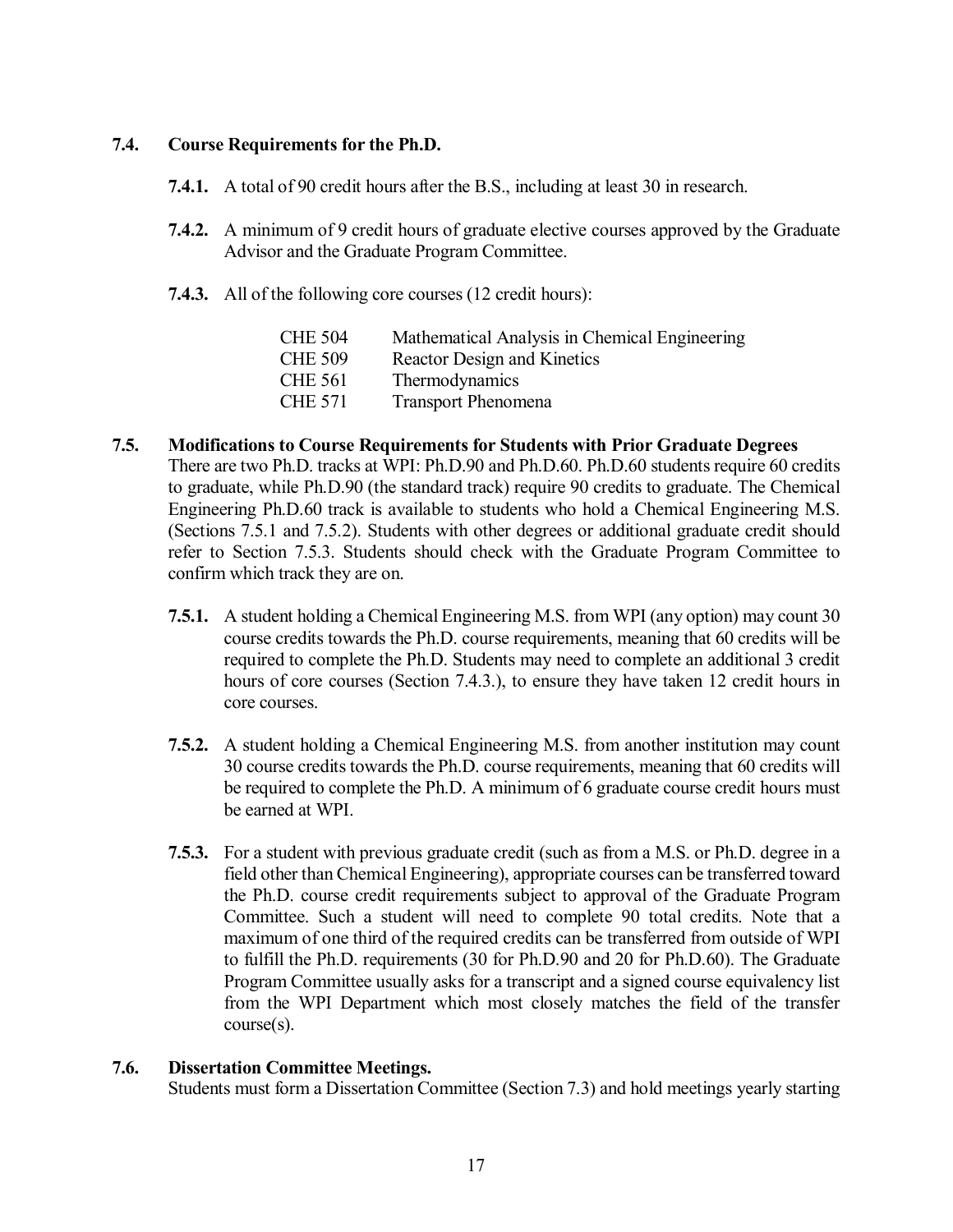in the second year. The process for Dissertation Committee Meetings that are neither the Research Proposition nor the Defense is described below.

- **7.6.1. Timing.** Starting in the second year, all students must meet with their Dissertation Committee on a yearly basis to show sufficient progress. Dissertation Committee Meetings can occur any time before the end of the designated year. It is the responsibility of the student to arrange the Dissertation Committee Meetings at these times. Missing a Dissertation Committee Meeting will count as an automatic failure unless the Graduate Program Committee has approved a petition, in advance, excusing the student from holding a Dissertation Committee Meeting.
- **7.6.2. Passing.** At the meeting, the student will give an Oral Presentation only. The Dissertation Committee must then fill out a Committee Meeting Report and provide feedback and direction to the student. A copy of the Committee Meeting Report will be given to the student, the Graduate Program Committee, and the Graduate Administrative Assistant for tracking. Students who fail to pass a Dissertation Committee Meeting will be given a second opportunity within three months to address the concerns of the Dissertation Committee. Students who fail a Dissertation Committee Meeting a second time will not be in good standing, will be ineligible for a Chemical Engineering Ph.D., and will be ineligible for departmental funding such as a Teaching Assistantship.
- **7.6.3.** In the third year, the Research Proposition (Section 7.9) counts as the Dissertation Committee Meeting.
- **7.6.4.** In the final year, the Dissertation Defense (Section 7.13) counts as the Dissertation Committee Meeting.

#### <span id="page-17-0"></span>**7.7. Qualifying for Candidacy.**

Doctoral Candidacy is conferred on a student after passing a Written Qualifying Examination (Section 7.8) and a Research Proposition (Section 7.9). Students seeking degrees at a particular commencement must officially apply for candidacy with the Registrar prior to the deadline date listed in the Graduate Catalog. Forms for the Application for Degree may be obtained from the Graduate Administrative Assistant.

#### <span id="page-17-1"></span>**7.8. Written Qualifying Examination.**

Students wishing to pursue the Ph.D. degree are required to take a Written Qualifying Examination covering the broad basics of Chemical Engineering. The purpose of the examination is to determine the ability of the student to analyze and solve basic Chemical Engineering problems. Areas covered include: thermodynamics, kinetics and reactor design, and transport phenomena. Sample copies of previous examinations are kept by the Graduate Administrative Assistant and are made available for student perusal.

**7.8.1. Timing.** The Written Qualifying Examination is usually held in January and, if necessary, in May. Doctoral students must take the exam the first January they are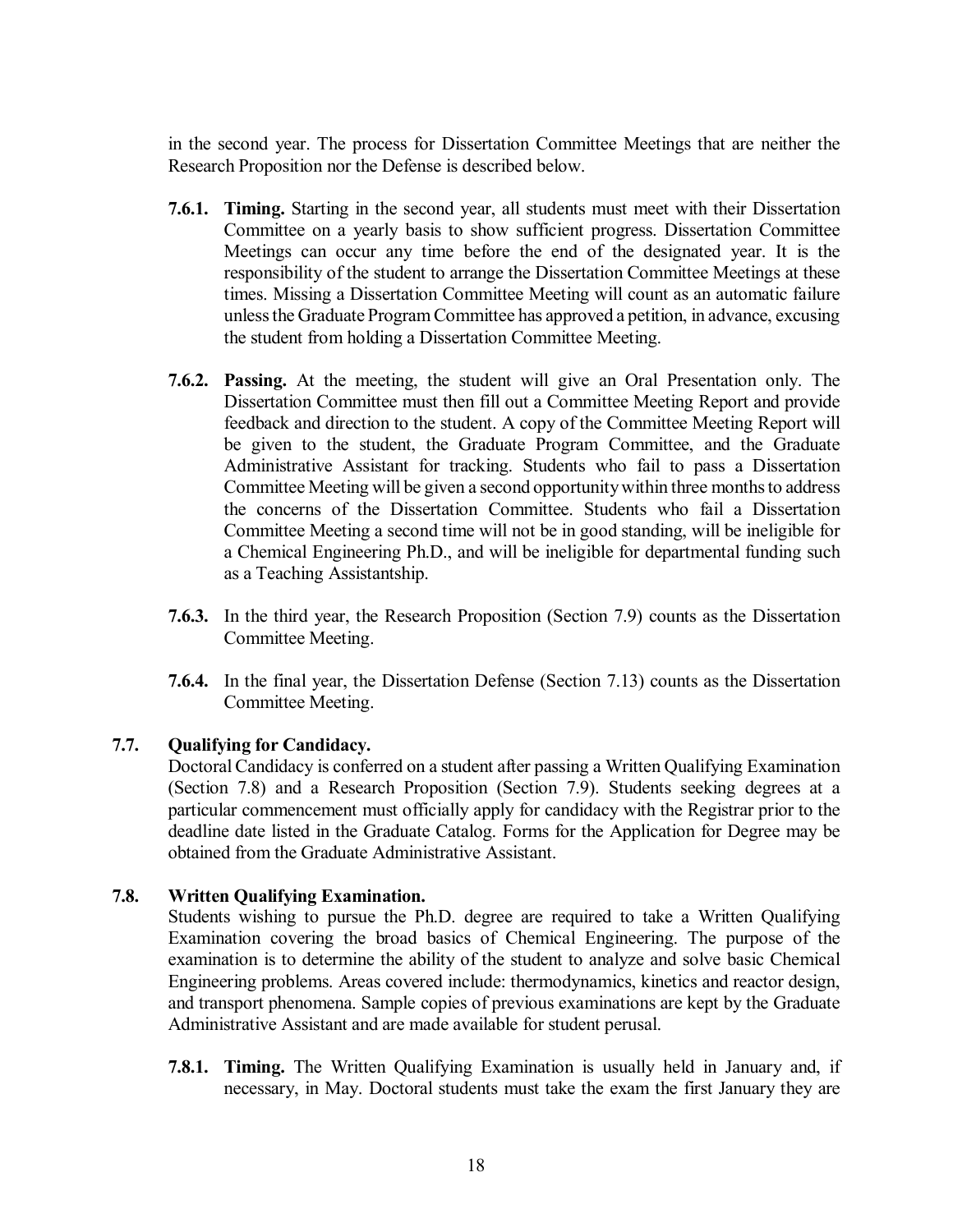matriculated at WPI (typically between the first and second semester). Students without a Chemical Engineering background may petition the Graduate Program Committee to take this the second January they are matriculated at WPI. It is the responsibility of the student to take the examination at these times. Missing an examination date will count as an automatic failure unless the Graduate Program Committee has approved a petition, in advance of the examination, excusing the student from taking the exam at that time.

**7.8.2. Passing.** The exam currently consists of three 2-hour blocks devoted to three topic areas: thermodynamics, kinetics and reactor design, and transport phenomena. The exam is open book, so you may bring books and notes. A passing score is determined by the Graduate Program Committee after scoring the exams. The Graduate Program Committee will inform students of their results. Students who do not pass the first time taking the exam are allowed to take the exam again (usually in May after the second semester). Students who fail the exam twice are not allowed to continue in the Chemical Engineering Ph.D. program.

#### <span id="page-18-0"></span>**7.9. Research Proposition.**

Students wishing to pursue the Ph.D. degree are required to complete a Research Proposition consisting of a written Research Proposal and an Oral Presentation.

- **7.9.1. Timing.** Students will start working on their dissertation topic soon after they are assigned a Graduate Advisor. By the end of their fifth semester at WPI, students will prepare and submit a written Research Proposal (Section 7.9.3) and give an Oral Presentation (Section 7.9.4). Missing this deadline will count as an automatic failure unless the Graduate Program Committee has approved a petition, in advance, excusing the student from completing the Research Proposition at that time.
- **7.9.2. Passing.** The Dissertation Committee will evaluate the Research Proposal and the Oral Presentation. The Dissertation Committee must fill out a Committee Meeting Report and provide feedback and direction to the student. A copy of the Committee Meeting Report will be given to the student, the Graduate Program Committee, and the Graduate Administrative Assistant for tracking. Students who fail to pass the Research Proposition will be given a second opportunity within three months to address concerns of the Dissertation Committee. Students may not submit a third Research Proposition.
- **7.9.3. Research Proposal.** The student must be the primary author of the Research Proposal, although they are encouraged to discuss it with their Graduate Advisor and members of their Dissertation Committee. Students can also utilize the WPI Writing Center for feedback on their written proposal. Copies of the Research Proposal are to be distributed to the Dissertation Committee prior to the Oral Presentation. The written Research Proposal should consist of:
	- 1. A clear statement of the problem and its importance.
	- 2. A literature review relating the problem to the current status of the field.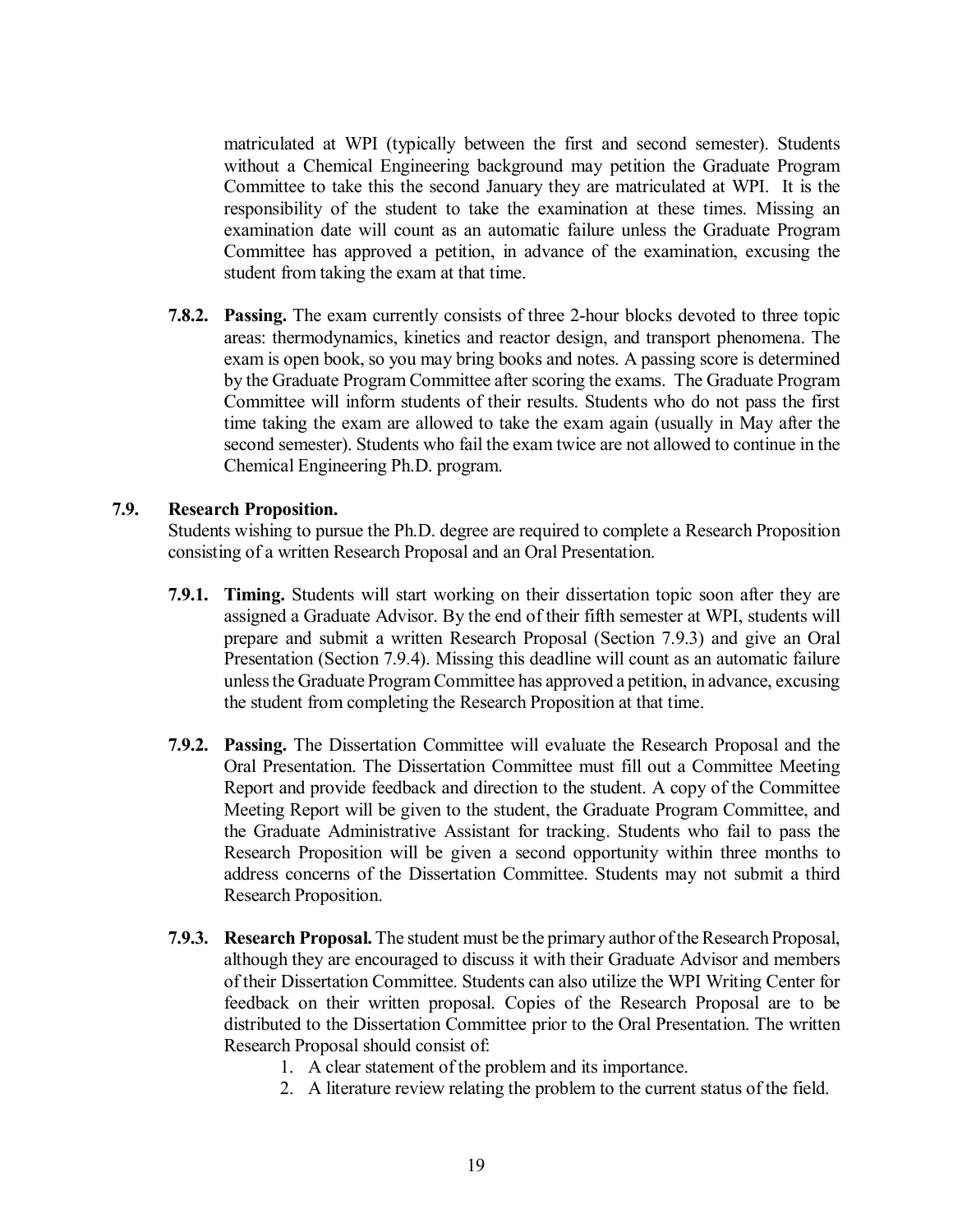- 3. An organized description of the work accomplished to date.
- 4. Justified future research activities.
- **7.9.4. Oral Presentation.** A date for the Oral Presentation shall be set with the Dissertation Committee. It is the responsibility of the student to set this date. After the Oral Presentation, the Dissertation Committee will hold a private discussion concerning student progress and fill out a Committee Meeting Report.

#### <span id="page-19-0"></span>**7.10. Manuscript Submission.**

Prior to the Dissertation Defense, a student must have submitted an authored manuscript to a refereed journal. This is to fulfill the Original Contribution objective.

#### <span id="page-19-1"></span>**7.11. External Presentation.**

Prior to the Dissertation Defense, a student must have presented a poster or talk at an external conference. This is to fulfill the Original Contribution objective.

#### <span id="page-19-2"></span>**7.12. Education Experience.**

Prior to the Dissertation Defense, a student must have participated in an activity that facilitates learning of another individual. Activities that automatically fulfill this requirement are working as a Teaching Assistant, mentoring an MQP, or mentoring an Independent Study. Other activities, like obtaining a teaching certificate or leading a significant outreach event, need to be approved by the Graduate Program Director.

#### <span id="page-19-3"></span>**7.13. Dissertation Defense.**

The Dissertation Defense consists of a written Dissertation (7.13.3) and a public Oral Defense (7.13.4). This is the final approval given by the Dissertation Committee.

- **7.13.1. Timing.** After completion of all other requirements, typically by the end of their tenth semester at WPI, students submit a written Dissertation and present an Oral Defense.
- **7.13.2. Passing.** The Dissertation Committee will evaluate the Dissertation and the Oral Defense. The Dissertation Committee will fill out a Committee Meeting Report. A copy of the Committee Meeting Report will be given to the student, the Graduate Program Committee, and the Graduate Administrative Assistant for tracking. If, in the evaluation of the Dissertation Defense, it becomes apparent that there are serious omissions or errors in concept, fact, or technique, then additional research may be required and the dissertation must be revised and submitted to the Dissertation Committee for reexamination at a later time.
- **7.13.3. Dissertation.** The student must be the primary author of the Dissertation, although they are encouraged to discuss it with their Graduate Advisor and members of their Dissertation Committee. Copies of the Dissertation are to be distributed to the Dissertation Committee prior to the Oral Defense.
- **7.13.4. Oral Defense.** A date for the Oral Defense shall be set with their Dissertation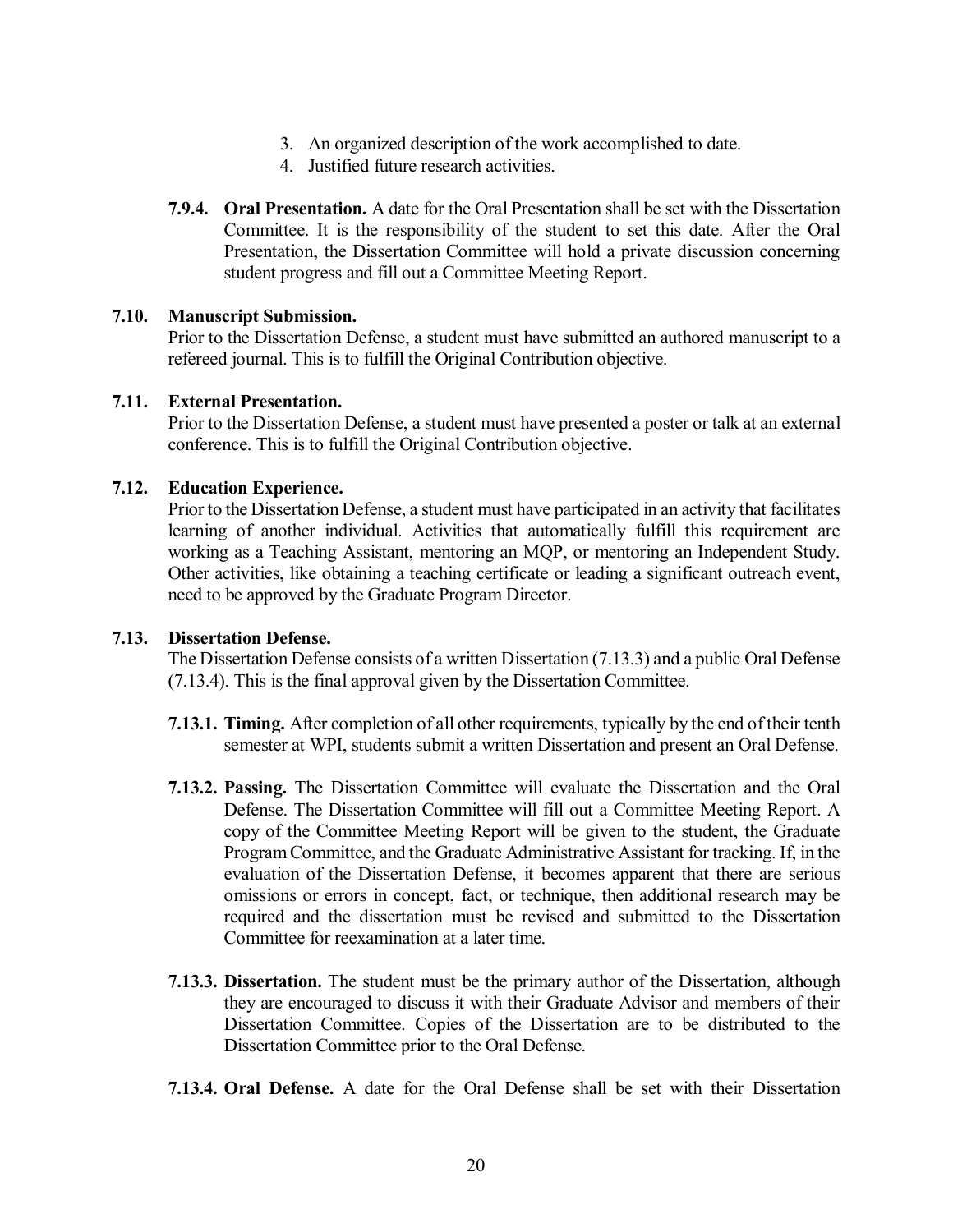Committee and sent to the Graduate Administrative Assistant for a public announcement. It is the responsibility of the student to set this date. After the Oral Defense, the Dissertation Committee will hold a private discussion and fill out a Committee Meeting Report.

#### <span id="page-20-0"></span>**7.14. Departure Prior to Dissertation Completion.**

Occasionally graduate students have left the department prior to completion of all their degree requirements. In such instances, a Ph.D. Dissertation cannot be submitted for a degree beyond three years after the student is no longer actively pursuing the research. Exceptions may be only granted upon petition to the Graduate Program Committee, which a) demonstrates extenuating circumstances and b) proves that the research is still of value to the profession.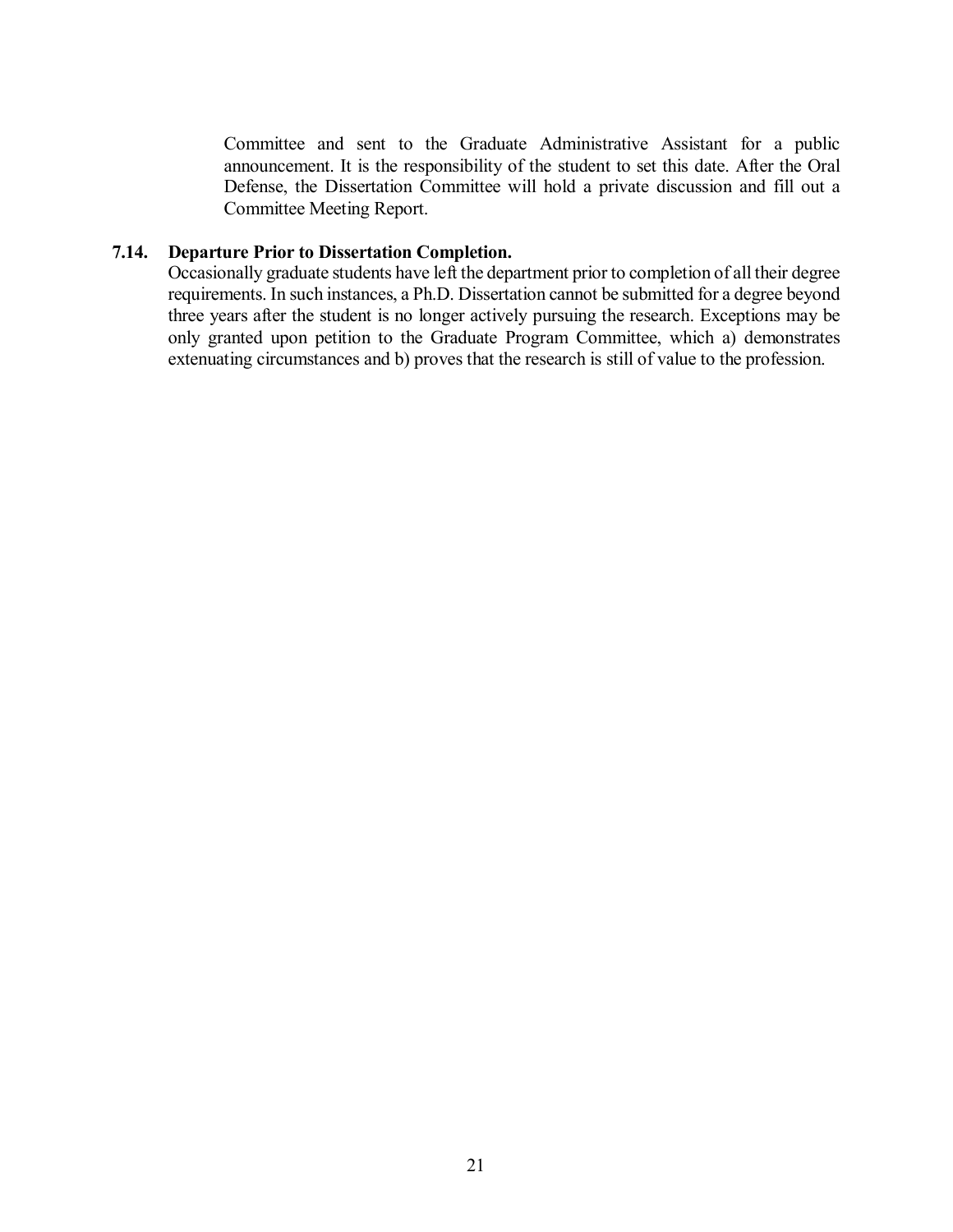#### <span id="page-21-0"></span>**8. Rules Governing the Assignment of a Graduate Advisor**

#### <span id="page-21-1"></span>**8.1. Rules for Ph.D. Students**

The Chemical Engineering Department has two processes for assigning Ph.D. students a Graduate Advisor based on the time of admission to the program.

- **8.1.1. Ph.D. Students Admitted to the Department through Spring Graduate Recruitment.** Most students receive an offer of admission to the Department during the spring semester. Assignment of Graduate Advisors takes into account student preferences, faculty preferences, and the availability of funding to support graduate students. After collecting student and faculty preferences and assessing the available funding, the Graduate Program Committee meets to match incoming Ph.D. students with Graduate Advisors. Final assignment of a Graduate Advisor is reached by mutual agreement between the student and faculty, with final approval by the Graduate Program Committee and Department Head.
- **8.1.2. Ph.D. Students Admitted Directly to a Graduate Advisor's Research Group.** Because WPI has a rolling admission process, the Graduate Committee may directly admit students to Research Assistantships or Teaching Assistantships that are available in specific research groups. In this case, the Graduate Advisor will be assigned at the time of admission, with final approval by the Graduate Program Committee and Department Head. This process typically occurs for students admitted off cycle from the spring graduate recruitment.

#### <span id="page-21-2"></span>**8.2. Rules for M.S. Thesis Option Students**

New or currently unassigned M.S. Thesis Option students are required to follow the procedure described below in choosing a Graduate Advisor. In addition to satisfying equitable student distribution, this procedure is designed to allow students to introduce themselves and become familiar with Chemical Engineering Faculty and their research interests.

- **8.2.1.** A list of Chemical Engineering Faculty with M.S. thesis projects available in their labs will be distributed to students at the beginning of the Fall semester.
- **8.2.2.** Each student should make appointments with all faculty who have M.S. thesis projects available in their labs to learn about the available projects.
- **8.2.3.** After meeting with Faculty, students must submit their rank of the available research projects to the Graduate Program Committee. Students must rank projects in the research groups of at least three different faculty.
- **8.2.4.** By the end of the first semester in the program, the Graduate Program Committee and Department Head will approve Graduate Advisor assignments. Notification of assignments will be completed by the end of the first semester in the program.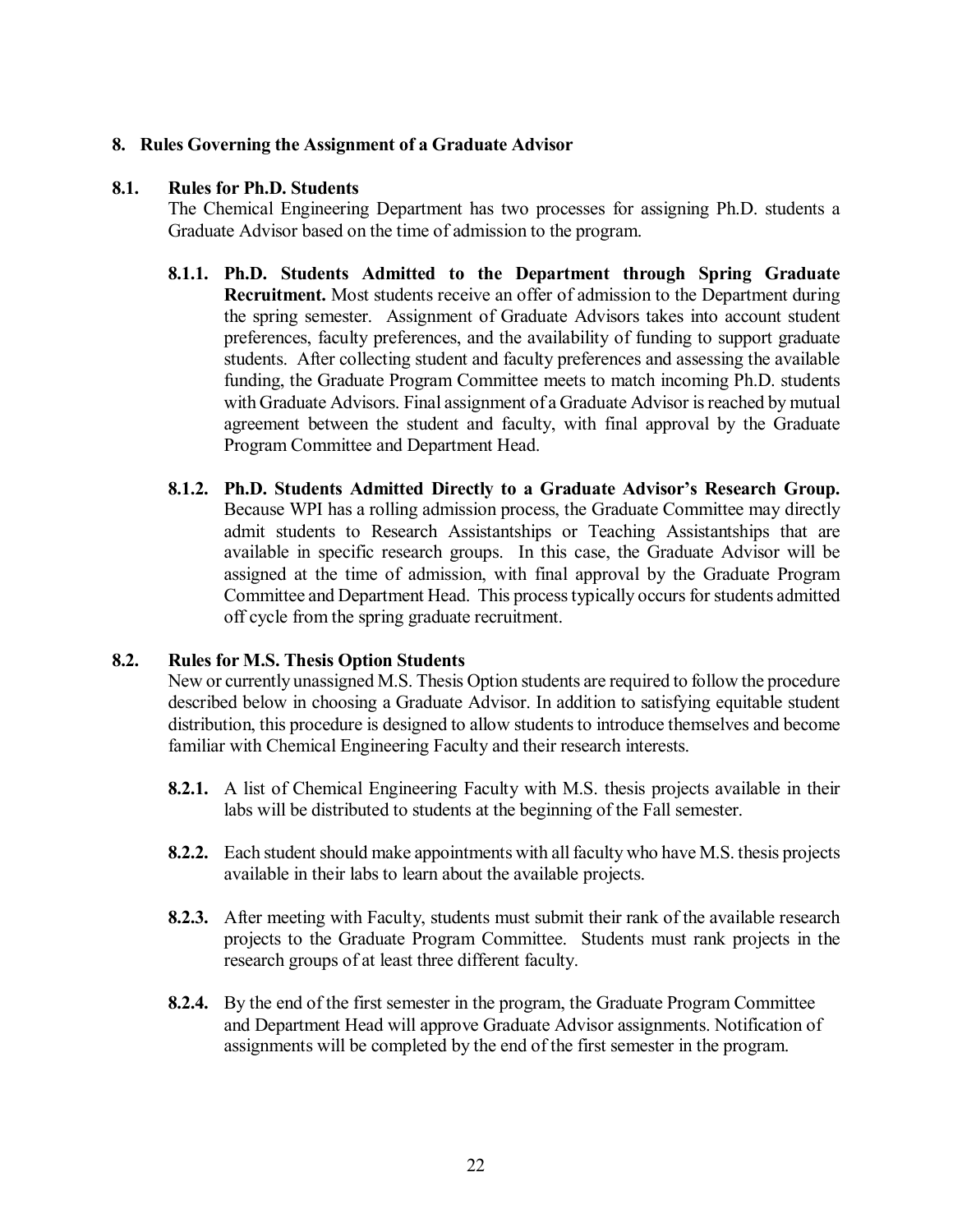#### <span id="page-22-0"></span>**9. Rules Governing Funded Graduate Students**

#### <span id="page-22-1"></span>**9.1. Support.**

It is the goal of the Department and its Faculty to provide financial support for full-time doctoral students for the duration of their degree program. A Ph.D. student will work as a Research Assistant (RA) or Teaching Assistant (TA), which typically provide a stipend and tuition coverage. Priority for TA funding is given to Ph.D. students. M.S. students do not typically have TA positions available to support their studies, but may work as a Peer Learning Assistant (PLA), which provides an hourly wage. Continuation of support for all funded students depends upon the satisfactory performance of their assigned duties as well as their academic work. Failure to satisfactorily complete assigned duties may result in loss of funding.

#### <span id="page-22-2"></span>**9.1.1. Support for Students Pursuing the M.S. Degree Options**

- **9.1.1.1.** M.S. students do not typically have TA positions available to support their studies. In instances where students have received Department or Institute support in the form of a TA or fellowship, such students are required to complete the M.S. Thesis Option (Section 4).
- **9.1.1.2.** A student working as a PLA may pursue any of the M.S. degree options (Sections 3, 4, 5, or 6).
- **9.1.1.3.** Students who have received support from external funding agencies (government, industrial, etc.) are required to complete the M.S. Thesis Option (Section 4), unless the Graduate Advisor for the project notifies the Graduate Committee otherwise.

#### <span id="page-22-3"></span>**9.1.2. Support for Students Pursuing the Ph.D. Degree**

**9.1.2.1.**The Department makes a commitment that each Ph.D. student making satisfactory progress will be fully funded for a minimum of five years. Funding beyond the  $5<sup>th</sup>$  year is at the discretion of the Graduate Advisor and the Graduate Committee. Satisfactory progress means completing requirements in Section 2 and Section 7. This includes maintaining a minimum 3.0 GPA, passing ChE 501/502/503, maintaining up-to-date laboratory safety training, having appropriate yearly committee meetings, filing an annual progress report, and making appropriate advances in research as approved by the student's Dissertation Committee.

#### <span id="page-22-4"></span>**9.2. Staff Designation.**

All funded students (TA, RA, fellowship, M.S., Ph.D., *etc.*) are regarded as WPI employees and are expected to be present during undergraduate school vacations and term breaks. Absences must be approved by the Graduate Program Director for TAs, and the Graduate Advisor for RAs. Note that TAs are required to report one week prior to the start of a new term and at least one week prior to the start of a new academic year.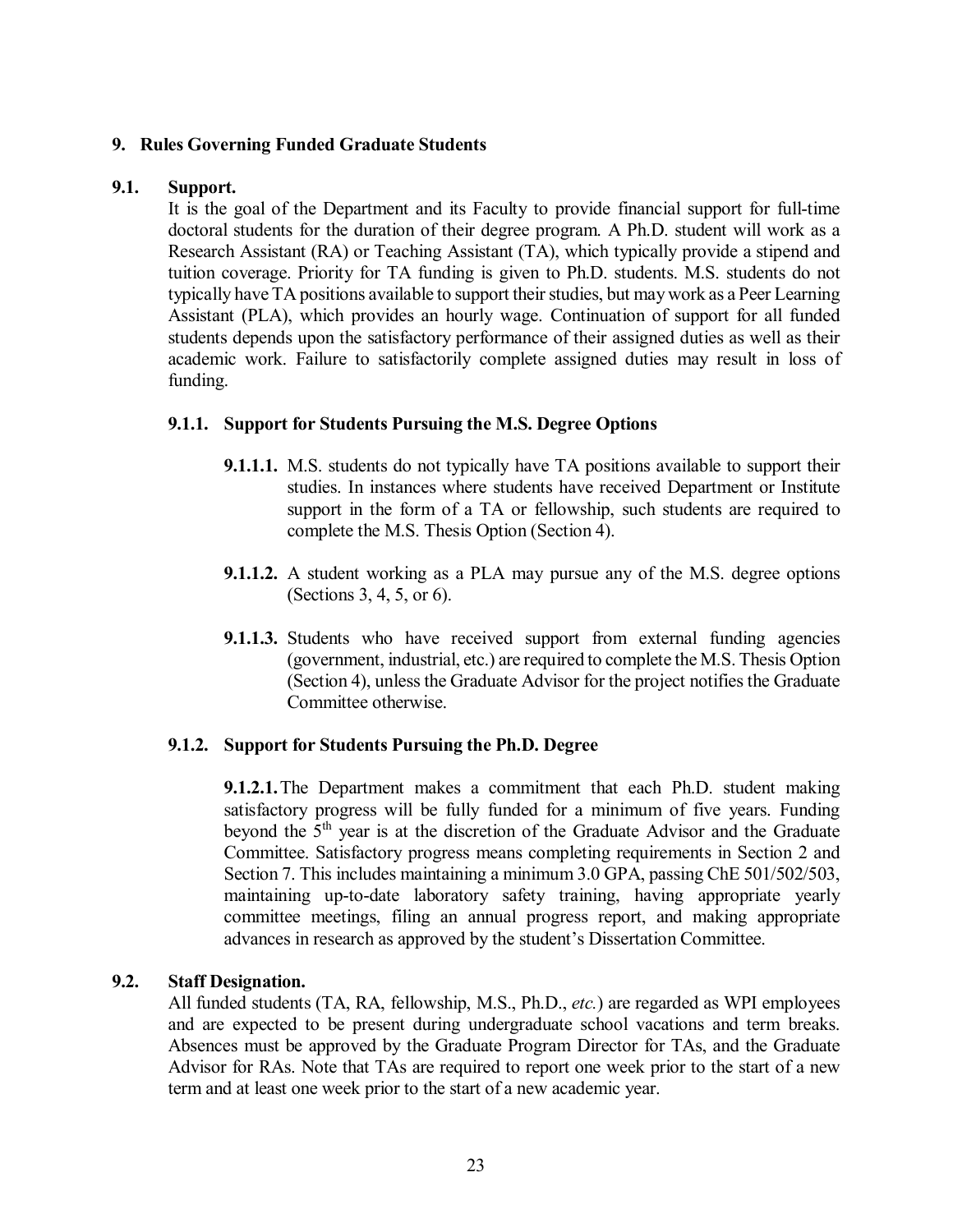#### <span id="page-23-0"></span>**9.3. Teaching Assistants (TA)**

- **9.3.1.** TAs will be assigned to specific undergraduate courses on a term-by-term basis. The TA should contact the professor in charge of their assigned course regarding expectations and duties as soon as they receive their assignment.
- **9.3.2.** TA duties will include: assisting the Faculty in laboratory courses, grading laboratory reports, homework assignments, and exams, holding office hours, and supporting the course as needed. Occasionally, TAs may be asked to conduct a lecture or conference in the absence of the Faculty member in charge. It is a department practice that TAs will not give lectures on a regular basis.
- **9.3.3.** It is the responsibility of the TA to be familiar with the course material and with the operation of the course. This will, at a minimum, require close communication with the professor in charge, and may require that the TA attend some or all of the lectures/conferences. It is the responsibility of the Faculty to inform the TA of their specific duties in a timely fashion so that they may be adequately prepared.
- **9.3.4.** A Teaching Assistant load should be 1/2 a normal academic load. This is usually 20 hours per week. Some courses will require significant preparation when school is not in session. TAs are required to report one week prior to the start of a new term and at least one week prior to the start of a new academic year.

#### <span id="page-23-1"></span>**9.4. Research Assistants (RA)**

**9.4.1.** RAs will be responsible for conducting research related to the project to which they are assigned. The specifics of these duties will be communicated to the student by the student's Graduate Advisor.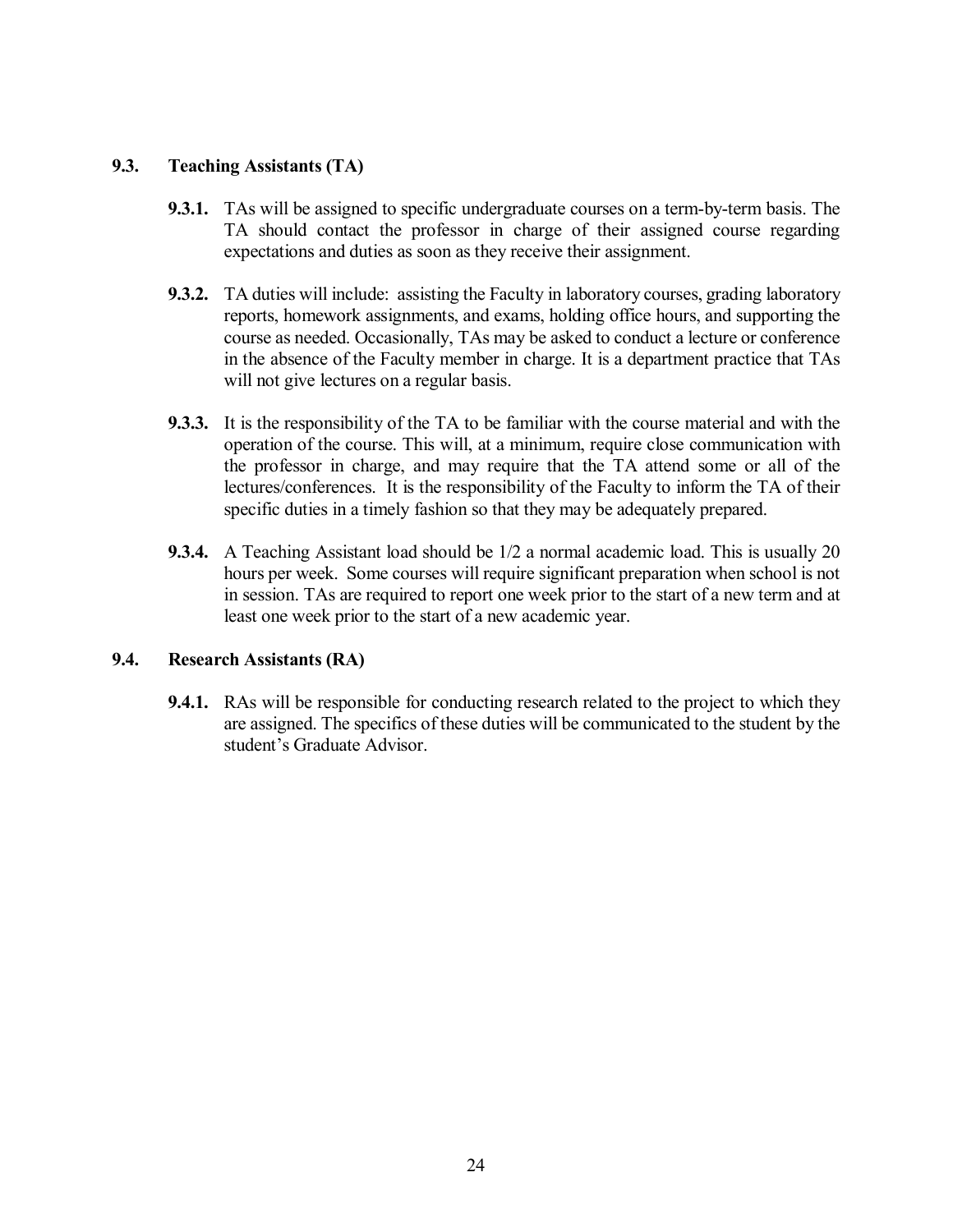# **Appendix 1: Committee Meeting Report**

<span id="page-24-0"></span>

| Student:                                                                       |                                                                                               | Date:          |                |  |
|--------------------------------------------------------------------------------|-----------------------------------------------------------------------------------------------|----------------|----------------|--|
|                                                                                |                                                                                               |                |                |  |
|                                                                                |                                                                                               |                |                |  |
|                                                                                |                                                                                               |                |                |  |
| <b>Pick one:</b>                                                               | $\Box$ Research Proposition<br>$\Box$ Yearly Committee Meeting<br>$\Box$ Dissertation Defense |                |                |  |
| The student (circle one): Successfully,<br>completed the activity noted above. |                                                                                               | Conditionally, | Unsuccessfully |  |
|                                                                                |                                                                                               |                |                |  |
|                                                                                |                                                                                               |                |                |  |

**Comments:** (committee summary & suggestions, student's progress, modifications to Plan of Study, etc.)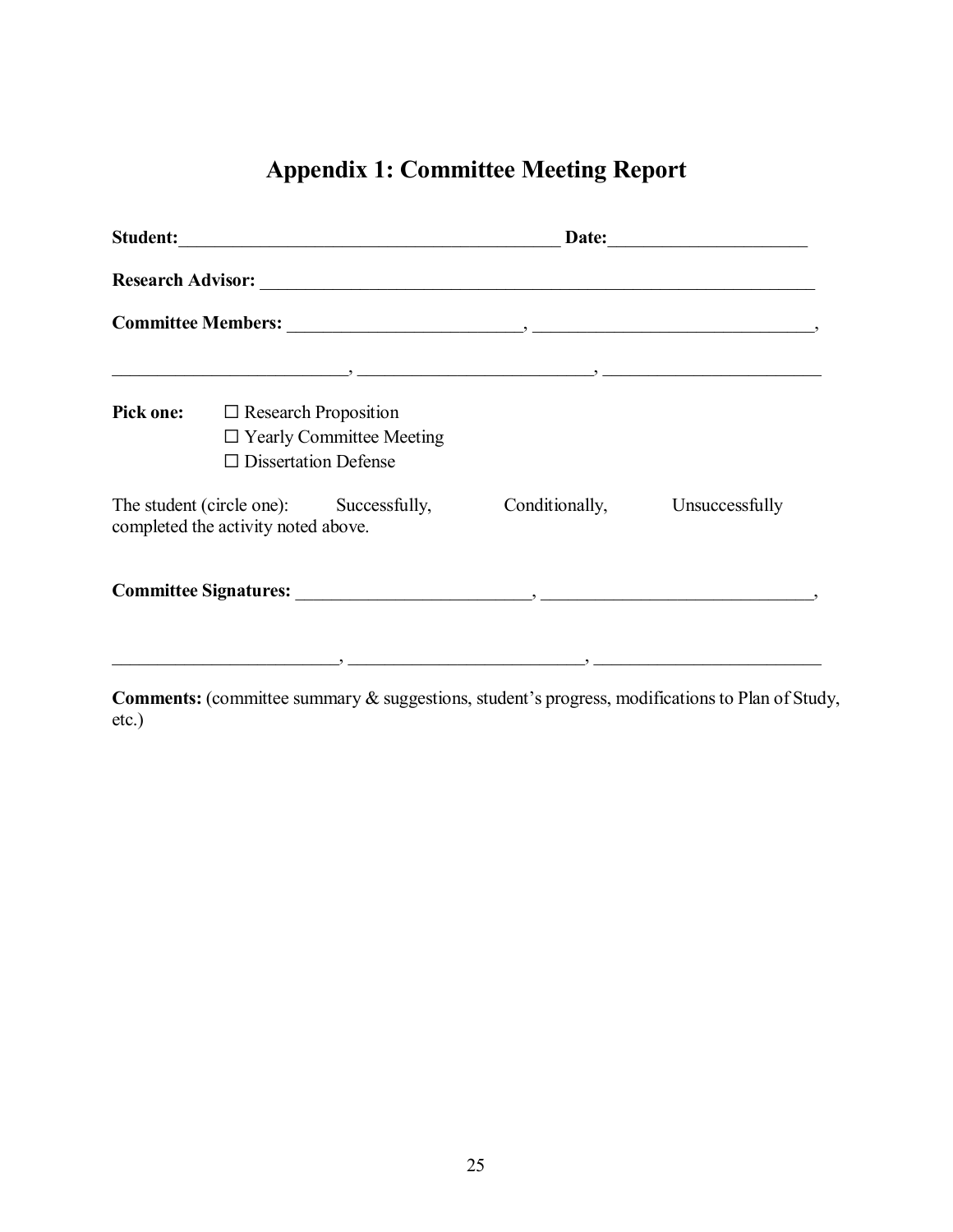## **Appendix 2: Annual Progress Report for Ph.D. Students WPI Department of Chemical Engineering**

Academic Year Report Period:

<span id="page-25-0"></span>This report provides a way for you and your Graduate Advisor(s) to formally review your progress toward completing your degree and dissertation research. You are encouraged to work closely with your Advisor(s) when preparing this report since it is primarily for mentoring purposes. The report will be reviewed by the Graduate Program Committee and filed by the Graduate Administrative Assistant, because satisfactory progress in the Ph.D. program is required for continued financial support.

The table below provides the typical timeline for milestones associated with satisfactory progress through the Ph.D. program for students entering with an undergraduate degree in chemical engineering. Students coming from other backgrounds may be delayed in reaching some of the milestones and should meet with the Graduate Program Director to develop an appropriate plan by the end of Year 1. Please note that the table below is not meant to be comprehensive and students should refer to the Graduate Handbook for a full list of requirements.

| <b>Time</b>                       | <b>Milestones</b>                                                                                                                                                                                                                                                                                                                                 | <b>Other Suggested Milestones</b>                                                                                                                                                                                                                                                                                         |
|-----------------------------------|---------------------------------------------------------------------------------------------------------------------------------------------------------------------------------------------------------------------------------------------------------------------------------------------------------------------------------------------------|---------------------------------------------------------------------------------------------------------------------------------------------------------------------------------------------------------------------------------------------------------------------------------------------------------------------------|
| Year 1                            | Complete core ChE courses (504, 509, 561, 571)<br>$\bullet$<br>Pass Written Qualifying Exam (typically in January of<br>$\bullet$<br>first year)                                                                                                                                                                                                  | Submit a fellowship application.                                                                                                                                                                                                                                                                                          |
| Year 2<br>Year 3                  | Form dissertation committee<br>$\bullet$<br>Hold first dissertation committee meeting<br>$\bullet$<br>Complete and file Ph.D. Committee Meeting Report<br>$\bullet$                                                                                                                                                                               | Present poster within WPI (i.e. GRIE)<br>Develop research work plan that will<br>likely lead to a manuscript submission<br>within the next year                                                                                                                                                                           |
|                                   | Complete and pass research proposition (after $\sim$ 2.5<br>$\bullet$<br>years)<br>Complete and file Ph.D. Committee Meeting Report<br>$\bullet$                                                                                                                                                                                                  | Present talk within WPI (i.e. 3MT)                                                                                                                                                                                                                                                                                        |
| Year 4                            | Hold dissertation committee meeting<br>$\bullet$<br>Complete and file Ph.D. Committee Meeting Report                                                                                                                                                                                                                                              | Deliver a talk at a national or<br>$\bullet$<br>international meeting (i.e. AIChE,<br>ACS, MRS, etc.)                                                                                                                                                                                                                     |
| Year 5+                           | Write and defend dissertation<br>$\bullet$<br>Complete and file Ph.D. Committee Meeting Report for<br>$\bullet$<br>each year prior to defending dissertation                                                                                                                                                                                      | Secure post-Ph.D. employment in<br>parallel with writing dissertation                                                                                                                                                                                                                                                     |
| Anytime<br>prior<br>to<br>defense | Satisfy all course requirements (90 credit hours after<br>$\bullet$<br>BS, with 30 in research)<br>Submit manuscript based on dissertation research for<br>$\bullet$<br>publication in a peer-reviewed journal<br>Obtain teaching experience (i.e. TA course, mentor<br>$\bullet$<br>undergraduate researchers, complete teaching<br>certificate) | Write and submit additional<br>manuscripts for publication<br>Apply for conference travel grants<br>Participate in Office of Graduate<br>Studies programs aligned with career<br>goals (i.e. IDP Program, Graduate<br>Fellowship Workshops, Postdoc Search<br>Boot Camp, Start-up Boot Camp,<br>Pedagogy Boot Camp, etc.) |
| All Years                         | Maintain GPA $> 3.0/4.0$<br>$\bullet$<br>Participate in ChE 501 and ChE 502: Graduate Seminar<br>$\bullet$<br>Attend colloquium and register for ChE 503:<br>$\bullet$<br>Colloquium                                                                                                                                                              |                                                                                                                                                                                                                                                                                                                           |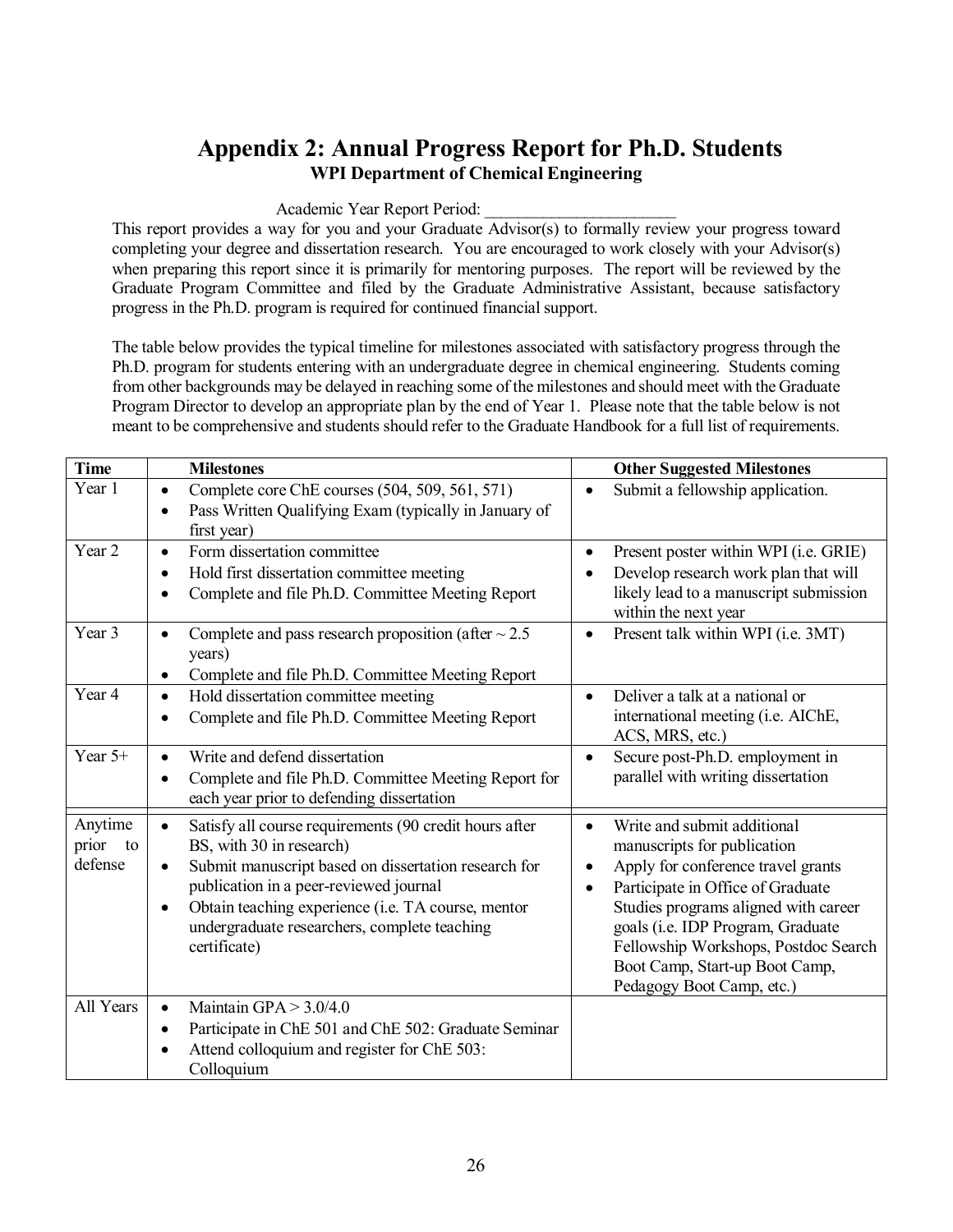|  | Maintain up-to-date laboratory safety training as<br>specified by EHS |  |
|--|-----------------------------------------------------------------------|--|
|  | Complete Annual Ph.D. Progress Report                                 |  |
|  |                                                                       |  |

#### **Student-completed section**

Student Name

 $\text{Advisor}(s)$ 

Term Entered Ph.D. Program (e.g., F10)

1. Indicate the term in which you completed (or plan to complete) each of the following Ph.D. degree requirements.

| Term | <b>Required Degree Milestone</b>                                        |
|------|-------------------------------------------------------------------------|
|      | Pass Written Qualifying Exam                                            |
|      | Pass Research Proposition                                               |
|      | Complete all coursework (90 credit hours after BS, with 30 in research) |
|      | Make presentation at external meeting (e.g., AIChE, ACS, MRS, etc.)     |
|      | Submit publication to peer-reviewed journal                             |
|      | <b>Obtain Teaching Experience</b>                                       |
|      | Defend dissertation                                                     |

2. Document the dates of your committee meetings in the table below. As a reminder, it is required for you to file the Ph.D. Committee Meeting Report with the ChE Departmental Office upon completion of your annual committee meeting.

| Year | <b>Meeting Date</b> | <b>Committee Members Present</b> |
|------|---------------------|----------------------------------|
|      |                     |                                  |
|      |                     |                                  |
|      |                     |                                  |
|      |                     |                                  |

3. On which date(s) did you meet with your dissertation committee during the reporting period? If you did not have any meetings with your committee, give a brief explanation.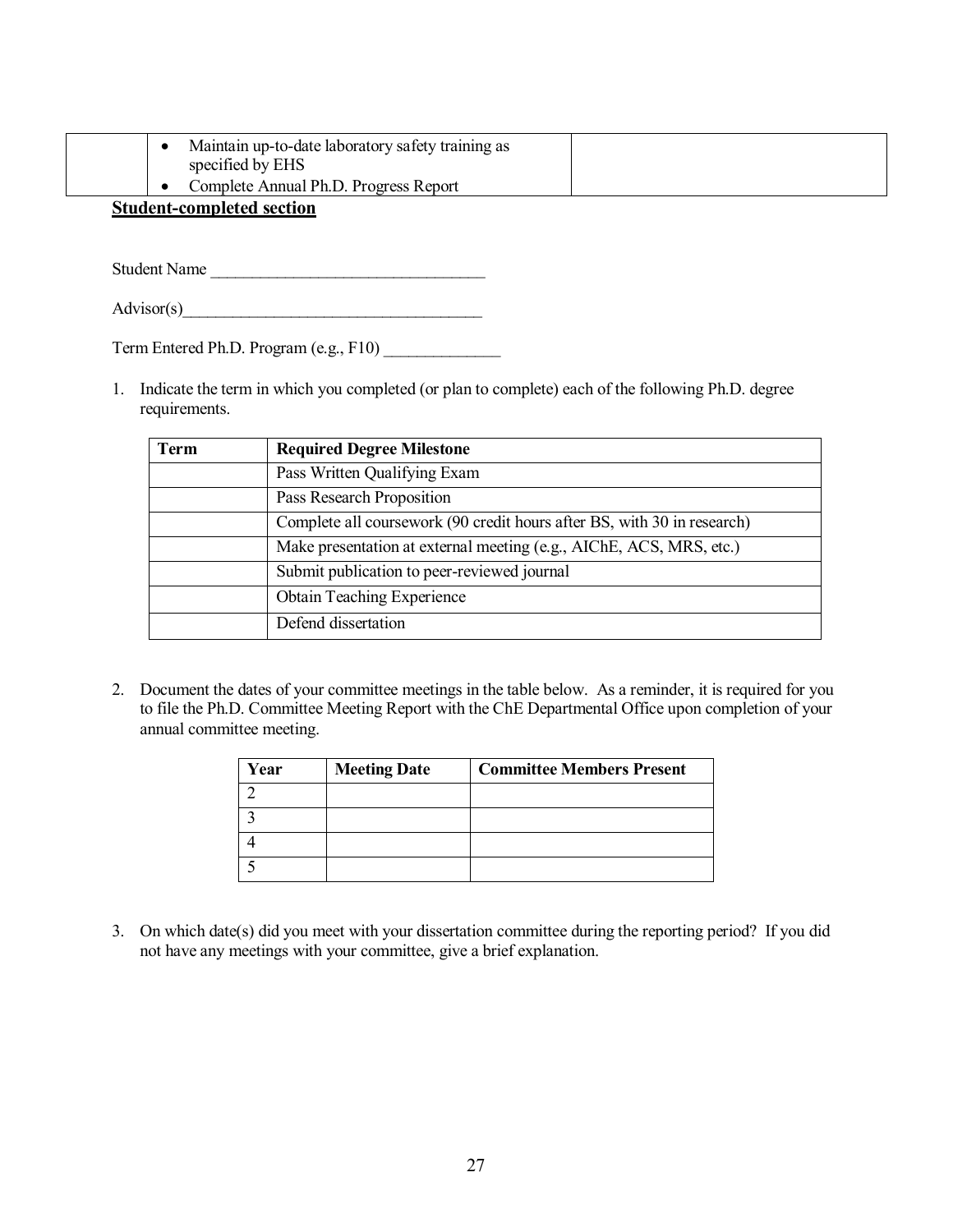4. List three specific goals or milestones for your dissertation research that you plan to achieve during the next reporting period.

5. Have you achieved all of the goals/milestones you listed last year? If not, please provide a brief explanation for each goal/milestone not yet reached.

- 6. List all scholarly and professional development activity you have completed during the reporting period. a. Presentations (include title, location, platform or poster, date):
	- b. Manuscripts (indicate published, accepted, under revisions, submitted or drafted; include full citation):
	- c. Grant and Fellowship Applications (submitted and/or awarded; include tittle, agency, amount, dates):
	- d. Honors and Awards (nominations and awards; include title, agency, date):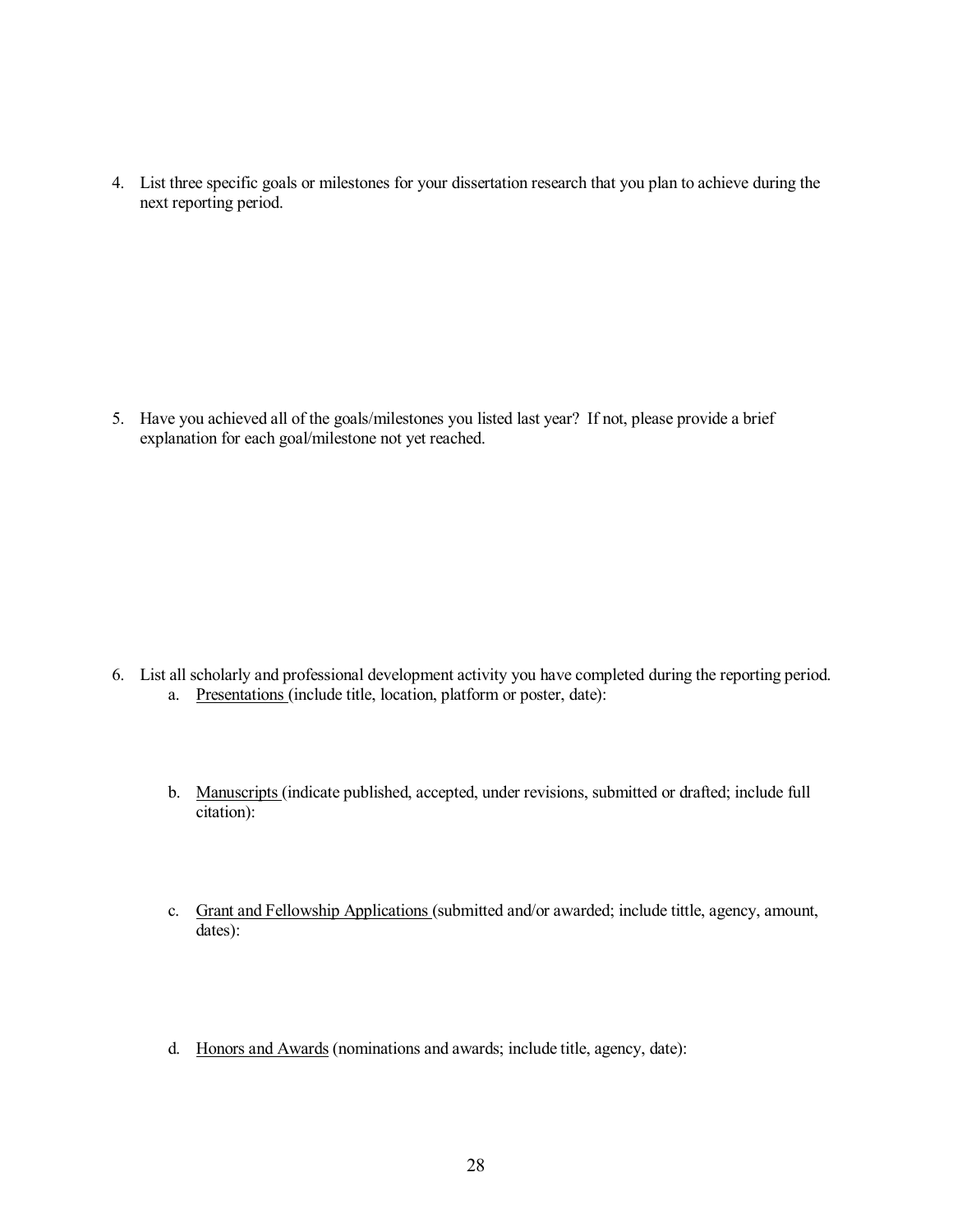- e. Professional Development Activities (workshops attended, internships, courses taken, committee memberships, leadership roles):
- f. Outreach Activities (K-12, public):
- g. Other:

7. What are your current post-Ph.D. career goals?

8. Do you anticipate any problems or barriers (e.g., TA duties every term, limited access to essential equipment) that will delay you from successfully defending your dissertation within five (5) years of enrolling in the Ph.D. program? If so, please explain.

9. Do you believe you are making satisfactory progress toward the Ph.D. degree?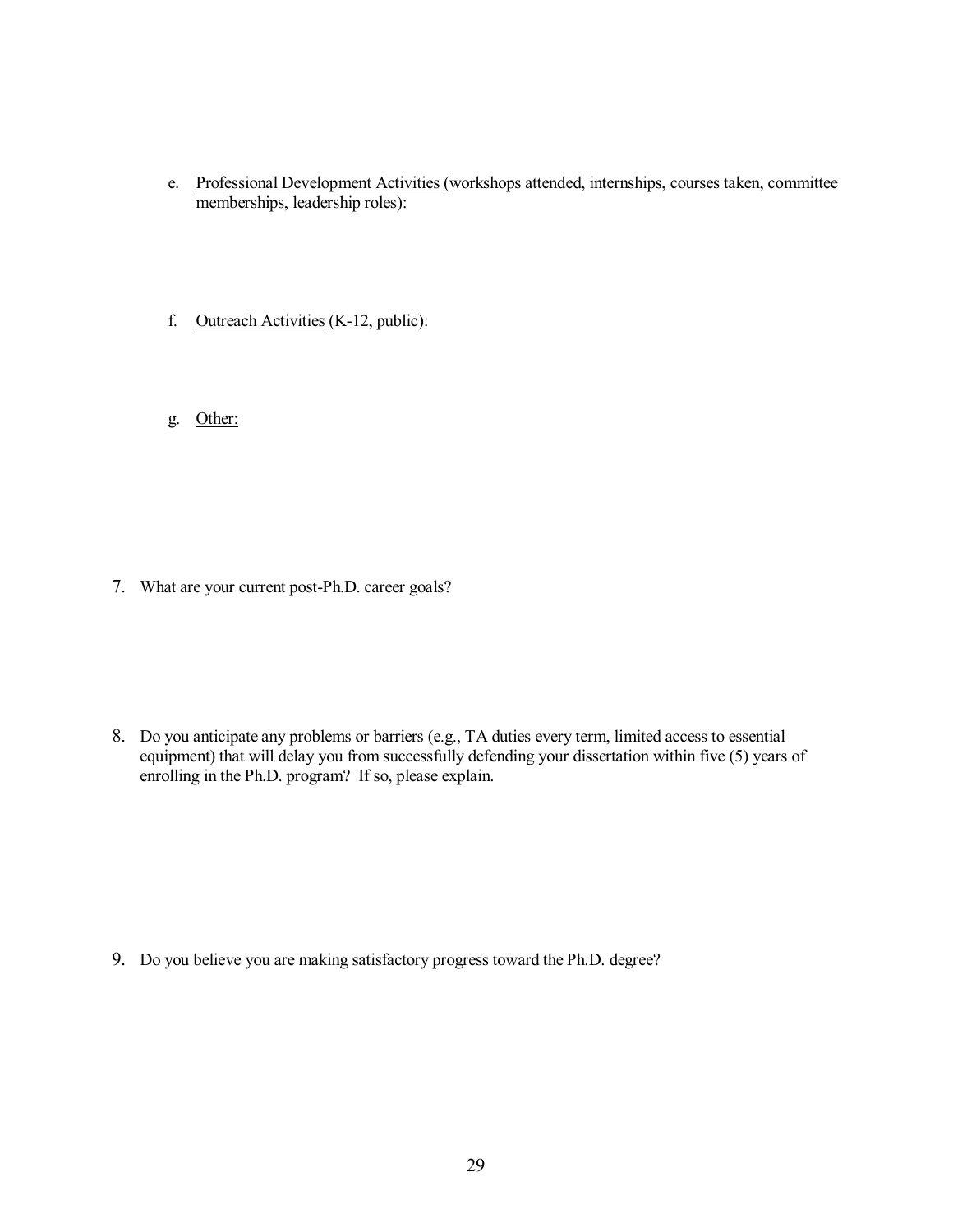#### **Advisor-completed section**

1. Please provide three examples of where the student performed at their best in the last year related to the student's progress and accomplishments.

2. Please provide a few comments about areas in which student improvement would lead to better productivity and/or higher quality dissertation research as well as recommendations for how the student can improve in these areas.

- 3. Give your best estimate of the anticipated date for the dissertation defense (term and year).
- 4. Is this student making satisfactory progress toward the Ph.D. degree? If no, please explain.

By signing below, we indicate that we have discussed the contents of this report.

| <b>Student Signature</b> | Date |
|--------------------------|------|
| Advisor Signature        | Date |